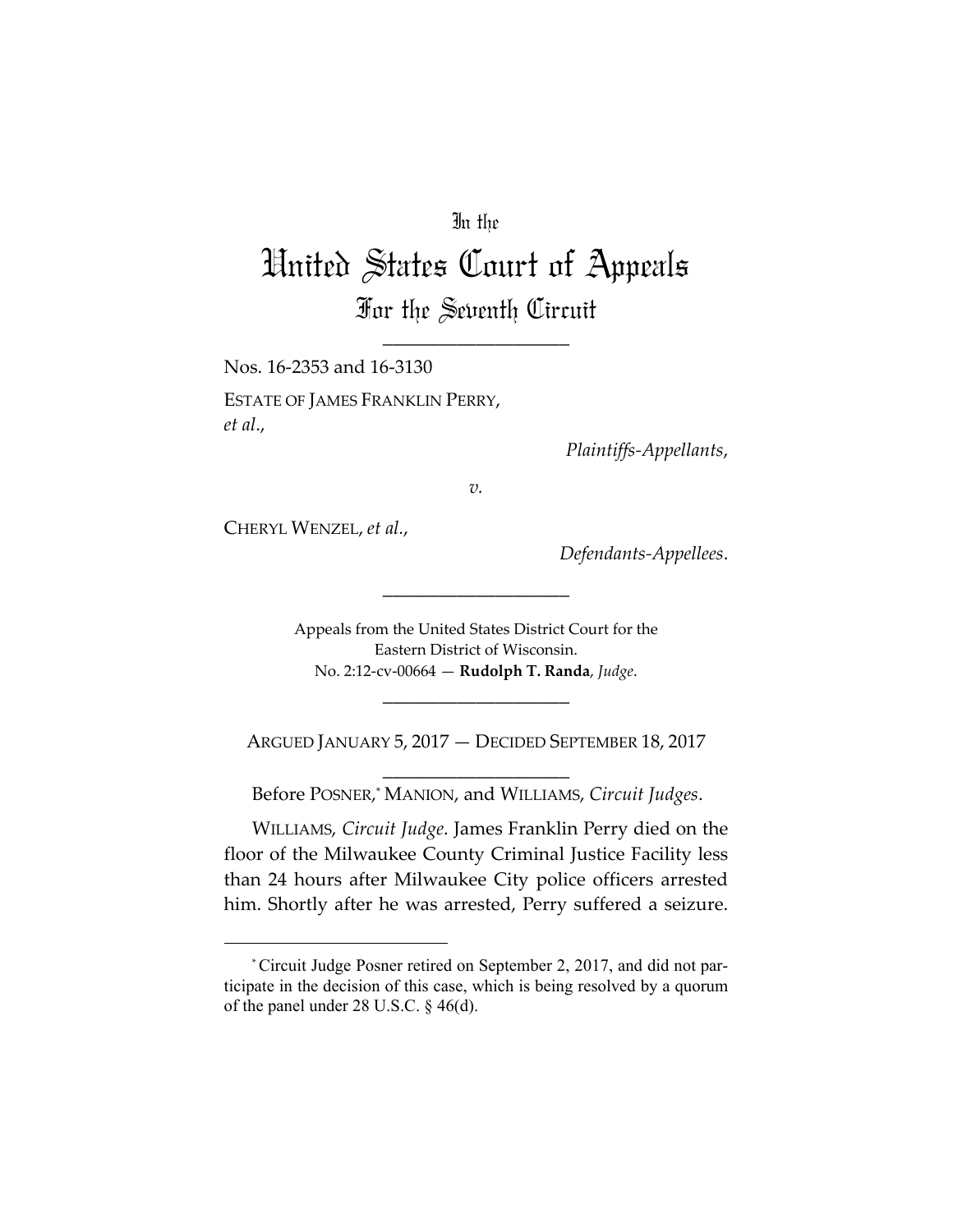The City transported him to the hospital where he received treatment. But, after he returned to the City jail, the City failed to provide Perry with medical care even though he displayed signs of deteriorating health. Instead, they shackled him and placed a spit mask over his face. The City officers ignored his cries for help, his complaints that he could not breathe, and transferred him to the County's Criminal Justice Facility.

After arriving at the County's Criminal Justice Facility, the County nurses decided that Perry was medically unfit to be booked into the jail. Yet, they provided him with no medical care and failed to remove the spit mask, which was seeping blood. When a nurse finally removed the spit mask, it was clear that Perry was no longer breathing. Although emer‐ gency efforts were taken, they were unsuccessful and Perry died on the County facility's floor. Perry's estate and his minor son (to whom we will collectively refer to as "Perry") brought suit against a number of police and corrections officers and the County's nurses pursuant to 42 U.S.C. § 1983, alleging that the failure to provide Perry with any medical care while he was in their custody violated his constitutional rights. Perry also brought a *Monell* claim against the City, alleging that it had a *de facto* policy of failing to investigate in custody deaths and ignoring medical complaints made by its detainees. Lastly, Perry brought state law claims against the individual defendants. The defendants filed for summary judgment, which the district court granted on all claims.

On appeal, Perry contends that the district court improp‐ erly weighed the evidence and ignored factual disputes on his § 1983 claim. We agree. On this record, which includes sur‐ veillance footage from both the City and County facilities, a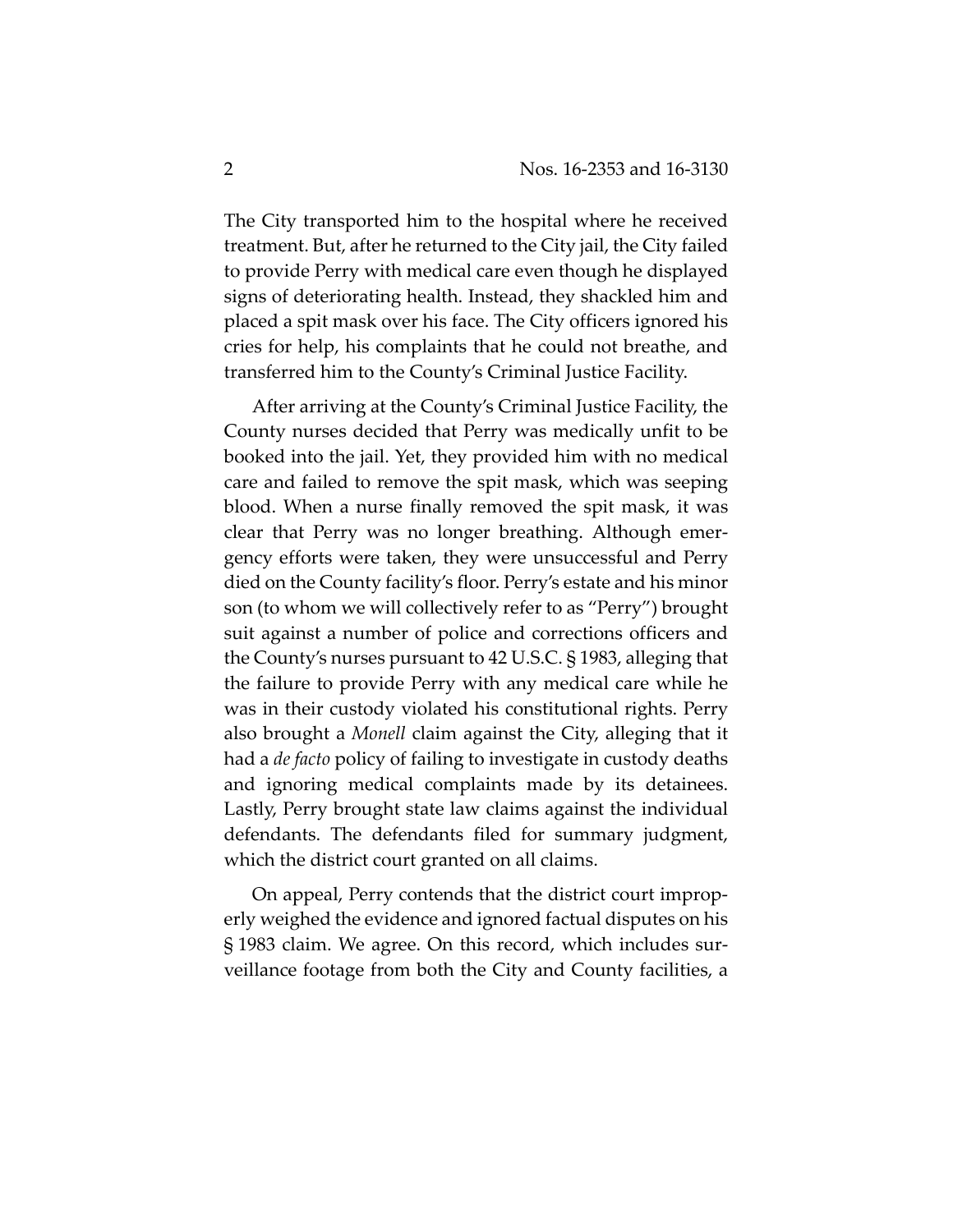jury could conclude that Perry is entitled to relief on his § 1983 claims.

The defendants contend that even if the district court erred by improperly weighing the evidence regarding Perry's § 1983 claims, it properly concluded that they were entitled to qual‐ ified immunity. We disagree, because in 2010, it was clearly established that a detainee such as Perry was entitled to ob‐ jectively reasonable medical care and failing to provide any medical care in light of a serious medical need was objectively unreasonable. As a result, qualified immunity is not a bar to Perry's suit. But, we agree with the district court that Perry's *Monell* claim is not viable because he has failed to adequately support these claims with admissible evidence.

Finally, Perry argues that the district court improperly concluded that the defendants were entitled to governmental immunity on his state‐law claims of negligence and wrongful death. We agree, in part. The district court erred when it de‐ termined that the defendant nurses were entitled to immun‐ ity, because under Wisconsin law, the medical discretion ex‐ ception to governmental immunity applies to their actions. But, we find that the officer defendants were entitled to im‐ munity, because the medical discretion exception is narrow and does not extend to police or correctional officers.

#### **I. BACKGROUND**

Because Perry appeals from a grant of summary judgment against him, we construe the evidence and take all reasonable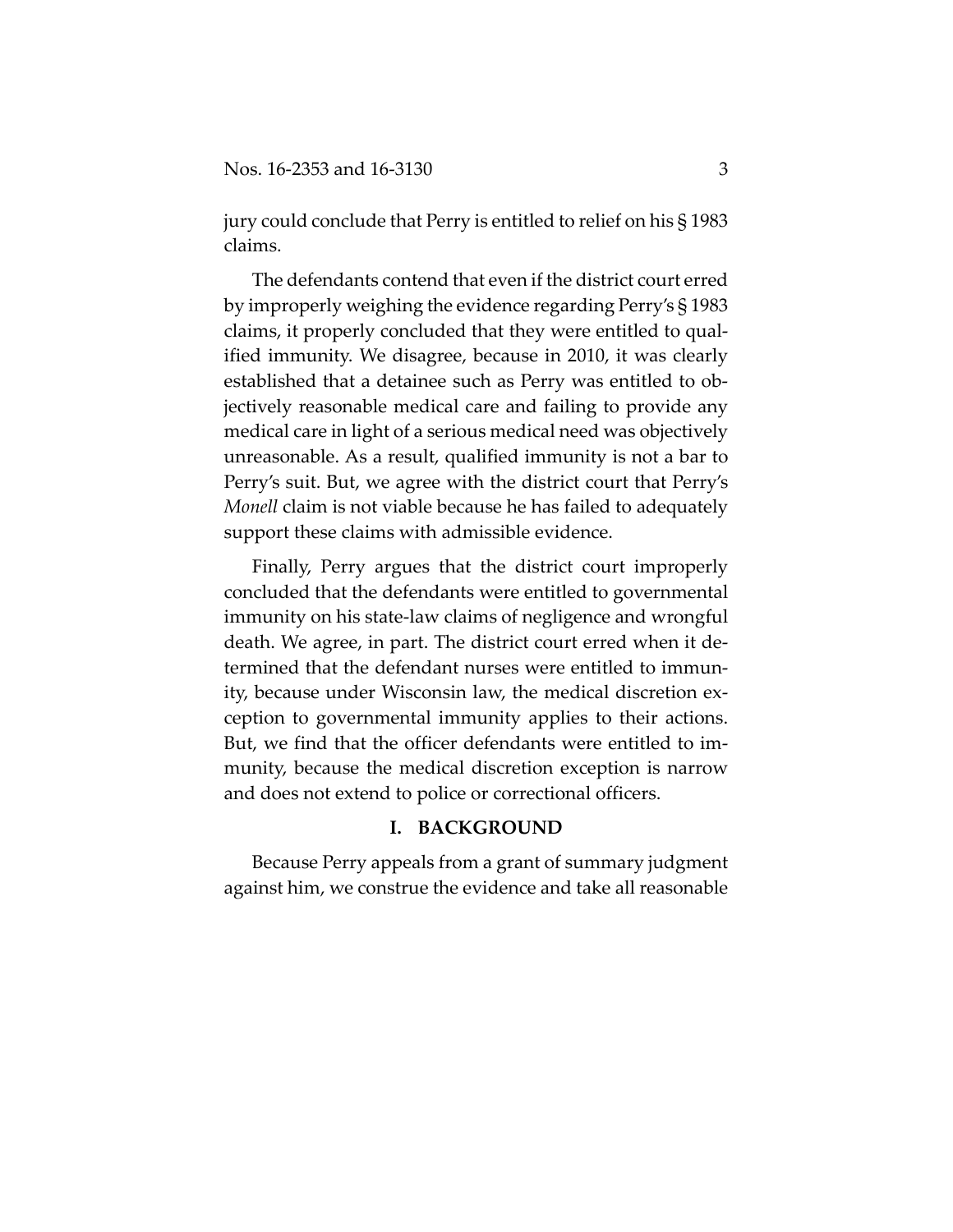inferences in his favor. *See e.g.*, *Ortiz v. City of Chi.*, 656 F.3d 523, 527 (7th Cir. 2011).

## **A. Perry's Arrest**

Shortly after 2:00 a.m. on September 13, 2010, Perry was arrested by Milwaukee police officers after a traffic stop and he was transported to the City's Prisoner Processing Section ("PPS"), where he was processed. As part of this processing, at approximately 5:45 a.m., an initial medical intake screening interview was conducted. The Medical Receiving Screening Form from that interview indicates that Perry told the officer conducting the interview that he suffered from seizures as a result of a previous head injury and that his seizures were treated twice a day with medication. Perry also stated that he had not taken his medication the afternoon before. Even though he had not taken his medication, the City did not give or get him any medication.

After being screened and disclosing his medical condition to the officers, Perry was placed in a large holding cell. This cell—known as "the bullpen"—was capable of holding up to 150 detainees at a time. In the bullpen, approximately 12 hours after he was arrested, Perry had a seizure. During the seizure, Perry struck his head on the concrete floor. After‐ wards, Perry was able to communicate and was cooperative with officers. The Milwaukee Fire Department was summoned, and emergency medical technicians attended to Perry's medical needs in the PPS.

#### **B. Perry Is Treated at Hospital**

Perry was then transported by private ambulance to the Aurora Sinai Medical Center with Officer Corey Kroes while his partner, Officer Crystal Jacks, followed behind in a police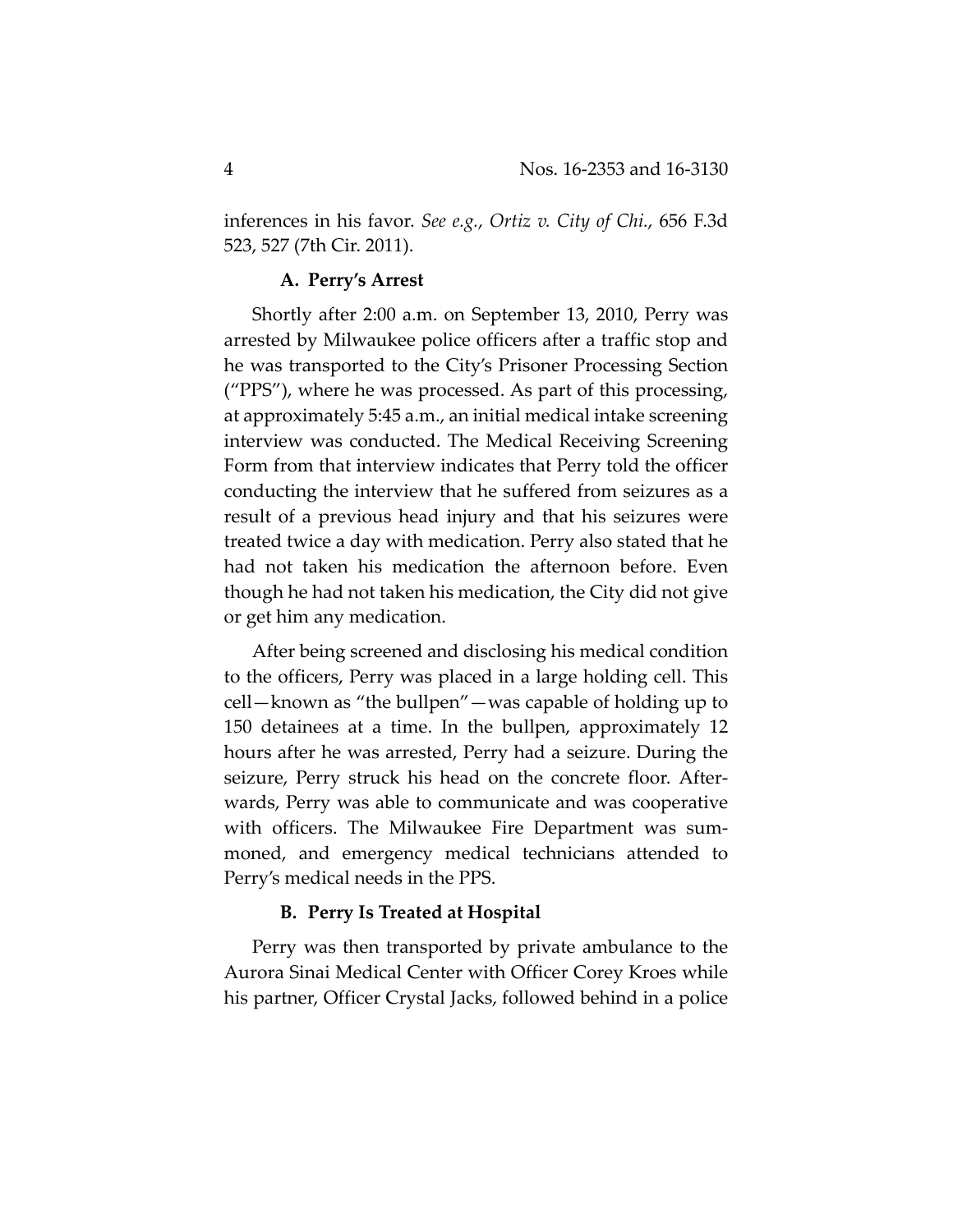car. In the ambulance, Perry was awake, but appeared tired and did not talk very much. After arriving at the hospital, Perry was cooperative with medical professionals and was able to answer their questions.

The two officers remained with Perry while he was treated in the emergency room. Shortly after arriving, Perry informed the officers and hospital personnel that he had to use the bath‐ room to have a bowel movement. He was able to slowly walk to the bathroom on his own. He was neither wobbly nor un‐ steady. He also walked back to his bed on his own. But, after returning from the bathroom, he had at least two more sei‐ zures. According to Officer Kroes, after each seizure, Perry be‐ came more tired, weak, and less responsive. To treat his sei‐ zures, Perry was given Dilantin, a drug used to prevent sei‐ zures, and Ativan, a sedative also used to treat seizures. Perry began to mumble, occasionally screamed out, and began to drool.

Both Officers Kroes and Jacks were concerned about Perry's condition and why he did not seem to be improving. Officer Jacks expressed her concern to the hospital medical staff, who told her that his condition had changed because of the medication he had been given. But a doctor said that Perry could stay in the emergency room a short time longer so that he could rest. So, the officers stayed in the hospital for another 30 minutes. The officers also insist that the message from the medical staff was clear: Perry's drowsy condition was because of the medication and that he was going to be released. In fact, according to Officer Kroes, one of the nurses told him that Perry was simply faking his condition.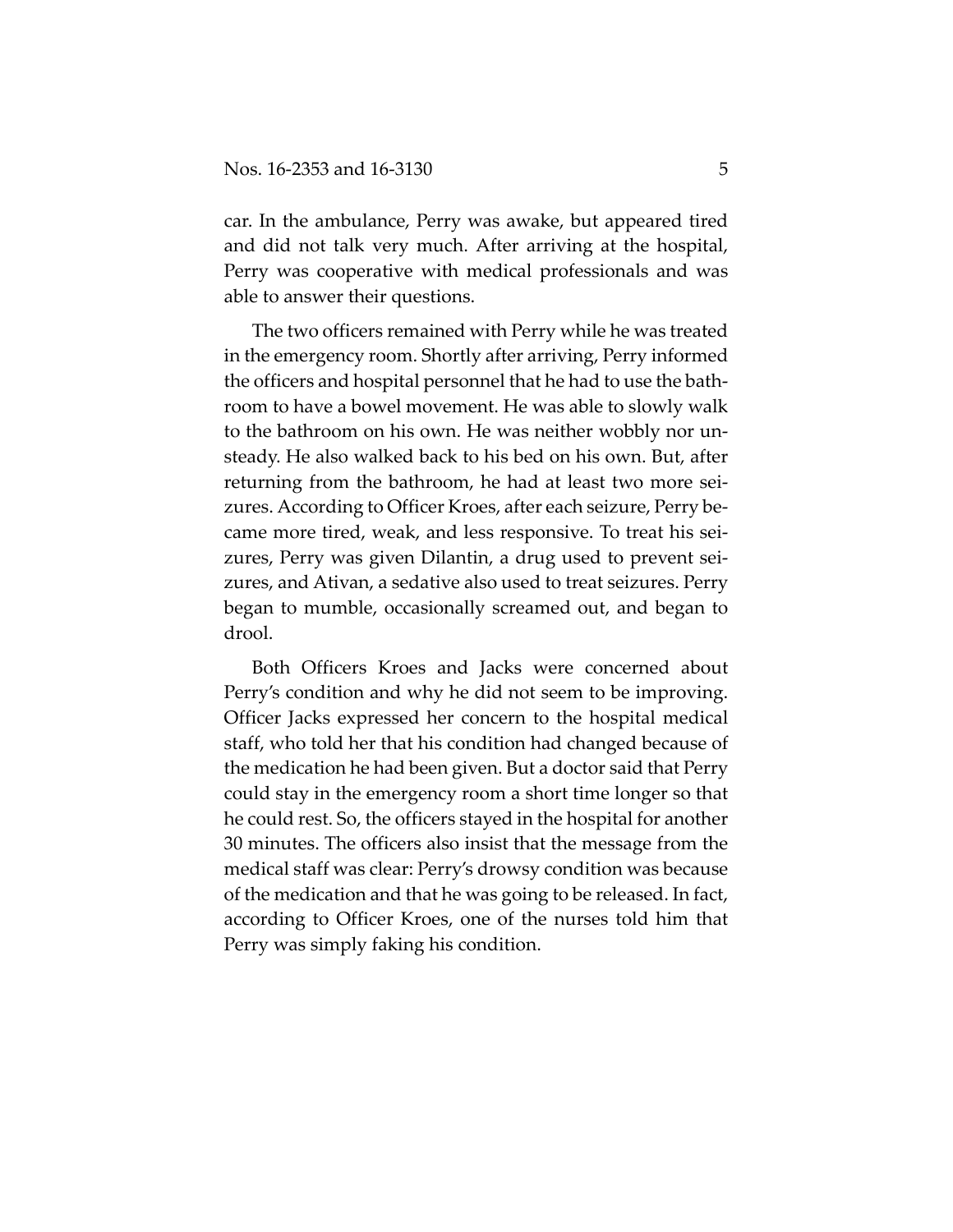Officer Jacks was concerned that Perry was going to be re‐ leased, so she called the PPS supervisor, Lieutenant Karl Rob‐ bins. She told him that although Perry attempted to dress himself to leave the hospital, he was unable to do so on his own. She also told him that Perry was unable to walk. Officer Jacks asked whether they should return Perry to the PPS, or take him to the County's Criminal Justice Facility ("CJF"), where nurses were available. Lieutenant Robbins instructed the officers to return to the PPS with Perry and that he could not be transferred to the CJF since his paperwork was not complete. According to Officer Kroes, Lieutenant Robbins told them that they somehow had to get Perry back to the PPS, even if it meant calling for extra officers to come help carry him. However, Lieutenant Robbins contends that he never received a report that Perry's condition had deteriorated. In‐ stead, he asserts that he was told that Perry was not cooperat‐ ing at the hospital.

Nonetheless, at approximately 6:45 p.m., Perry was dis‐ charged. Although his medical record states that he was "alert and appropriate upon [discharge]," according to the officers, Perry was unable to walk on his own and was unsteady on his feet. As a result, he was unable to get into a wheelchair on his own, and the officers had to assist him in doing so. The offic‐ ers placed Perry, handcuffed, in the back seat of their police vehicle. Officer Jacks placed him in his seat belt. Perry was not combative or otherwise uncooperative. The two officers then drove Perry back to the PPS, which was only minutes away from the hospital**.**

The hospital provided the officers with Perry's discharge paperwork. This paperwork noted that Perry had suffered from a seizure and indicated that the most common cause of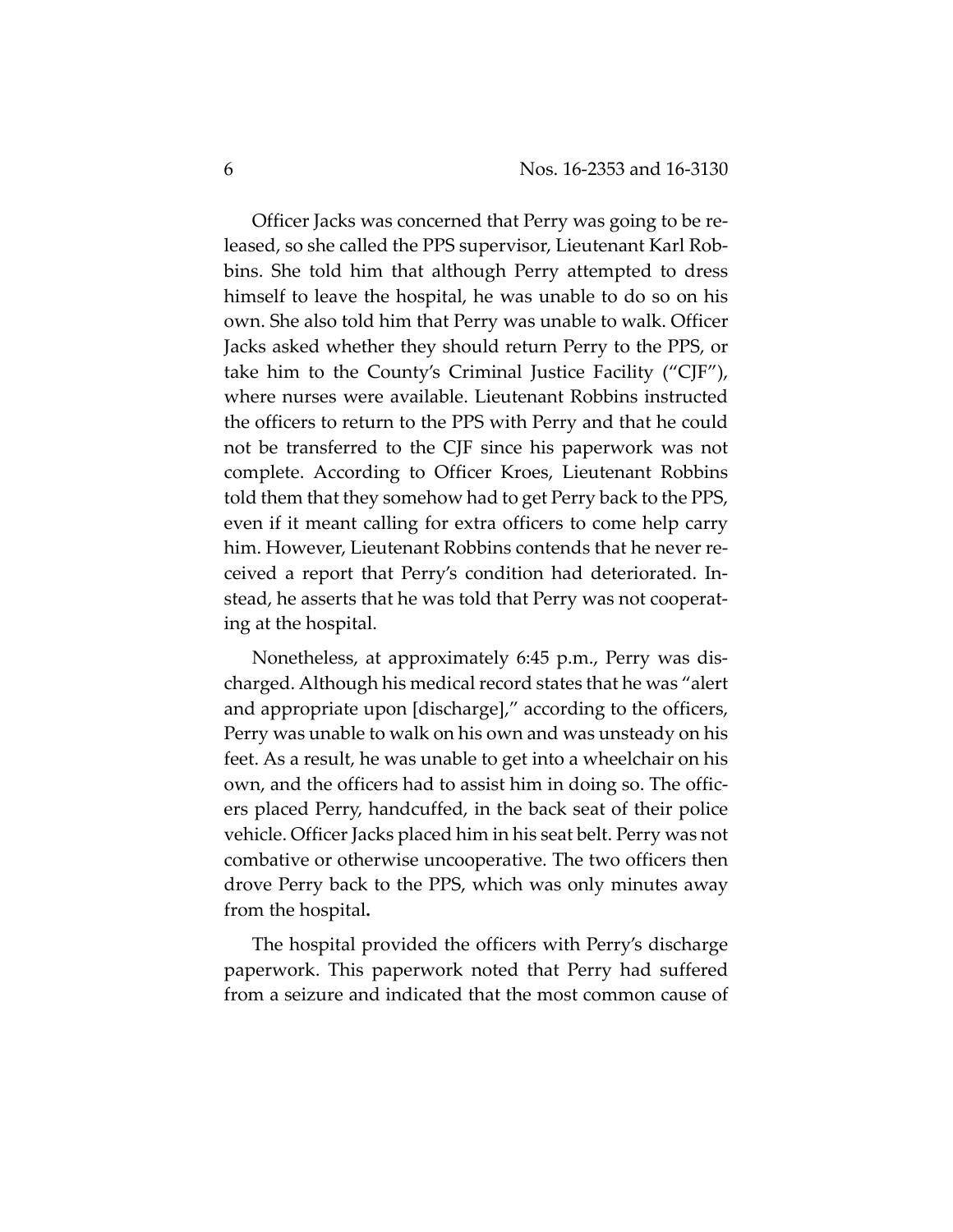a recurrent seizure was a missed dose of seizure medication. Additionally, the paperwork identified side effects from the Dilantin he had received. These side effects included, "[w]obbly gait, poor balance or coordination, slurred speech, jerky eye movement, drowsiness." Lastly, the paperwork instructed Perry to "GET PROMPT MEDICAL ATTENTION" if he, among other things, experienced unusual irritability, drowsi‐ ness or confusion or remained confused for more than 30 minutes after a seizure. Officer Jacks understood this to mean that if Perry's condition changed, they should return him to the hospital. The officers brought this paperwork back to the PPS with them, where, at some point, they gave it to Lieuten‐ ant Robbins, their commanding officer.

## **C. Perry Returned to PPS**

After returning to the PPS, Officers Kroes and Jacks were met in the garage by two additional police officers, Officers Froilan Santiago and Rick Bungert, who assisted in removing Perry from the police car, as he was unable to get out on his own. Surveillance video from the PPS shows the officers drag‐ ging Perry into the elevator, where they placed him on the floor with his feet out in front of him.

When the elevator reached the fifth floor, the surveillance video showed that the four officers, two holding his arms and two holding his feet, carried Perry down the hallway. The of‐ ficers placed Perry on the floor, as they waited for a cell to be assigned. While he was on the floor, Officer Bungert placed him in a compression hold, as Perry moaned and complained that he was in pain. He also yelled out, at various times, "Je‐ sus, just kill me."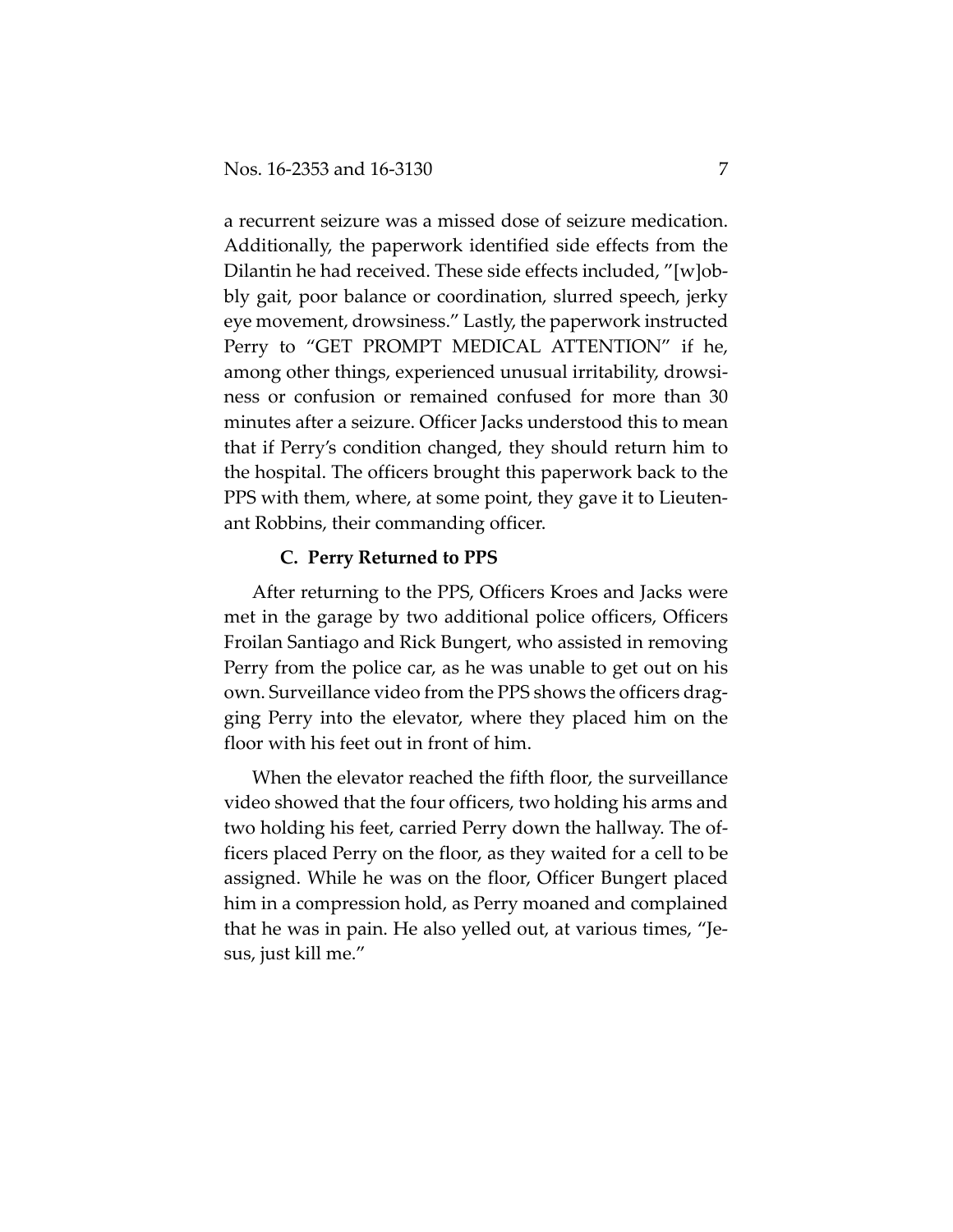One of the officers said that Perry was starting to resist their hold, by pushing against them. The officers repeatedly told Perry to "behave himself," as he continually moaned. An‐ other officer, exactly whom is unclear from the video, stated that Perry was simply "faking it." Eventually, while still on the floor of the PPS hallway, Perry defecated and urinated in his pants. No one inquired as to whether Perry had done that intentionally, or whether this was an unintentional action that might suggest that he needed further medical treatment. Nor did Perry ever receive a new pair of pants.

Lieutenant Robbins was present in the hallway while Of‐ ficer Bungert applied the compression hold to Perry. He spoke briefly to Perry and both the officers who were restraining Perry, while he waited for another officer to retrieve a bever‐ age for him from an area outside of the camera's view. As Lieutenant Robbins walked away, he laughed. He never in‐ quired as to Perry's medical condition or whether he needed medical assistance. And, even though it was obvious that Perry had defecated and urinated, like his subordinates, Lieu‐ tenant Robbins did not inquire as to whether this was a vol‐ untary act. The smell was so strong, however, that Officer Jacks eventually became physically ill and vomited.

Approximately 10 minutes after Perry was returned to the PPS, and after he noticed that Perry was spitting and drooling, Officer Alexander Ayala requested a spit mask.<sup>1</sup> While Perry's face is not visible on the video, as the officers applied the spit mask, one stated, "he's spitting!" But, it is unclear whether

 $^{1}$ A spit mask, also referred to as an expectorant shield, is a hood-like piece of material that is placed over a detainee's face to prevent the de‐ tainee from being able to spit on officers or other individuals.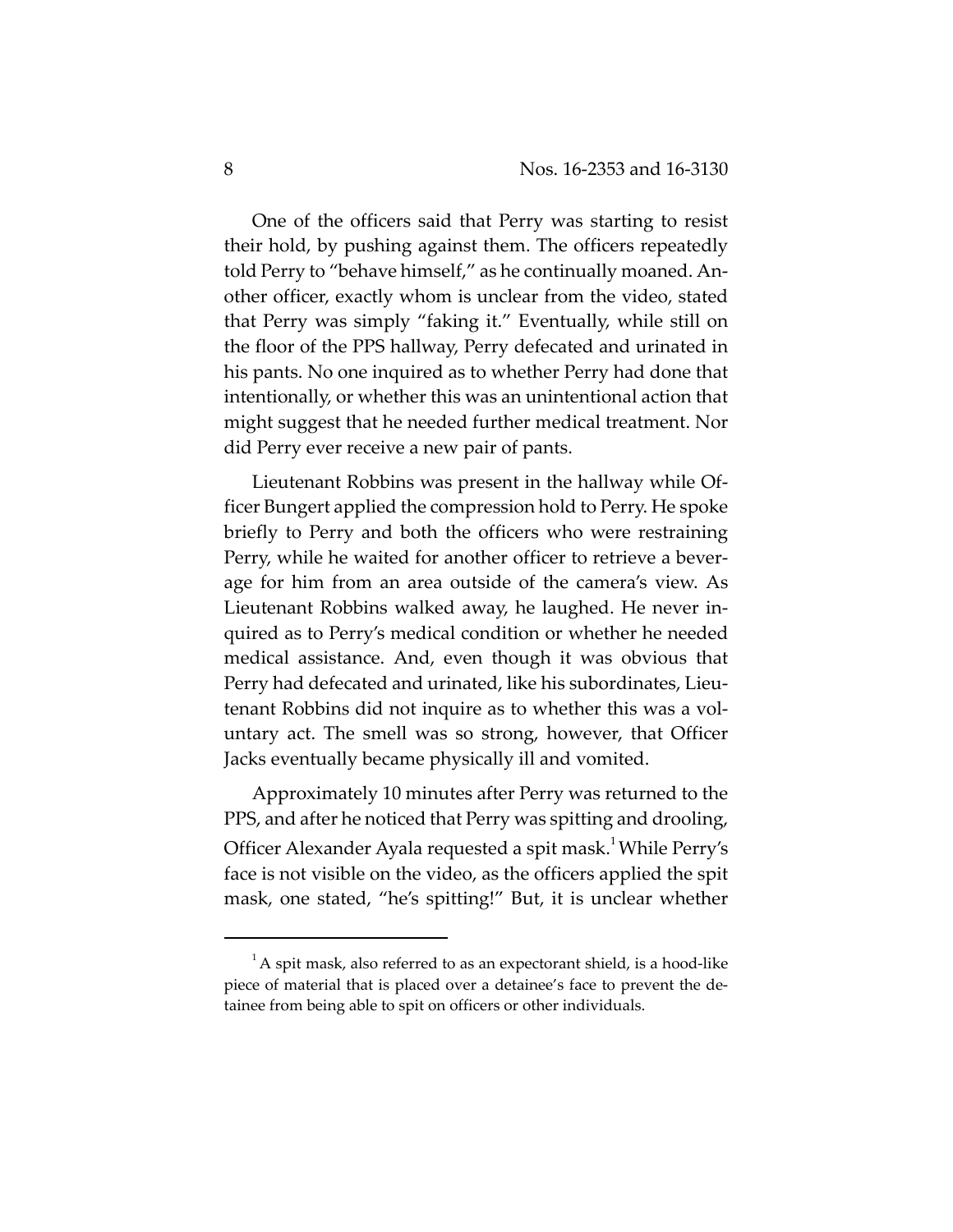Perry was spitting or drooling, and taking the facts in the light most favorable to Perry, we must assume as he contends, that this was not an aggressive act. Police Aide, Jacob Ivy, retrieved the mask and helped the officers place it over Perry's face.

After the spit mask was applied, the officers could no longer see Perry's face. Perry screamed, "help me" and that he could not see. He continued to yell, "you're killing me," and that he was unable to breathe. Officer Kroes responded to Perry's complaint that he could not breathe by stating, "if you're talking, you're breathing." Perry, still moaning, was then carried by five officers to cell  $A3<sup>2</sup>$ . As he was carried towards the cell, Lieutenant Robbins stated, "now, we're going to treat you like we used to treat prisoners … like animals." There is no dispute that Lieutenant Robbins, who was later investigated for this incident, made this statement, which is also captured on the surveillance footage.3

Before Perry was placed in the cell, the officers removed his handcuffs and shackles. However, they left his spit mask

 $2^2$ Perry asserts that another prisoner witnessed the officers drop him on his face as they were carrying him to cell A3. These allegations are contained in a police investigation report. We cannot consider these state‐ ments because they are hearsay, for which there is no exception that renders them admissible. *See Cairel v. Alderden*, 821 F.3d 823, 830 (7th Cir. 2016) (noting that the court must find that each layer of hearsay contained in a police report is admissible before it can consider the entirety of the report); *see also* FED. R. EVID. R. 805 ("Hearsay within hearsay is not ex‐ cluded by the rule against hearsay if each part of the combined statements conforms with an exception to the rule.").

 $3$  At the conclusion of the investigation, he was given two options: resign or accept a demotion. He chose to resign and is no longer a member of the Milwaukee Police Department.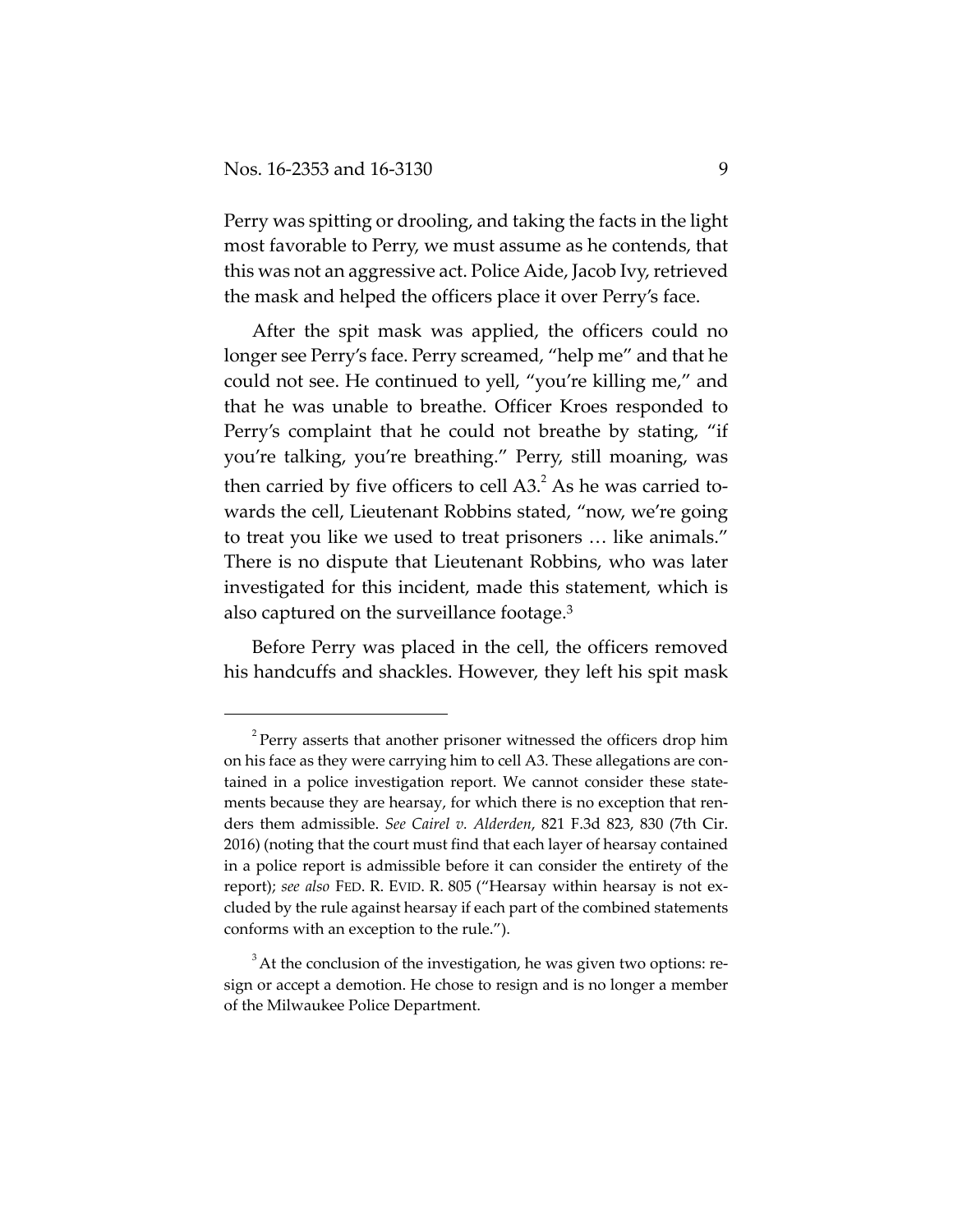on. Officer Margarita Diaz‐Berg, the Assistant Jailer on duty that evening, conducted a wellness check of Perry every 15 minutes. While she noticed that he had removed his spit mask, she also heard him grunting and saw him rolling on the floor. But, she took no action to determine whether he was experiencing a medical emergency.

Perry could not be transferred to the CJF until his paper‐ work was completed and because Perry was exhibiting "inap‐ propriate behavior" Lieutenant Robbins expedited it. Around 8:30 p.m., Officer Diaz‐Berg opened the door to cell A3 so that Officers Frank Salinsky and Richard Lopez could remove Perry. Perry was compliant as they placed him in handcuffs and shackles once more. The spit mask was also secured over his face. Officer Ayala assisted the officers in escorting Perry, who walked with assistance to the elevator. When the elevator arrived in the garage, Perry had to be dragged out to the po‐ lice car.

After he was removed from cell A3, Officer Diaz‐Berg and Lieutenant Robbins observed spots of blood on the floor where Perry had been. Additionally, Andy Puechner, a janitor at PPS, observed blood, saliva, urine, and feces on the cell's floor. No one, however, relayed this information to the County. Nor did anyone inquire as to whether these bodily excretions were caused by a medical condition.

## **D. Perry Transferred to CJF**

Before transferring Perry to the CJF, a County facility, the City called the facility to inform County officials that they were transporting a "combative prisoner." At 8:41 p.m., Perry arrived at the CJF. Two cameras in the pre‐booking facility captured the following events.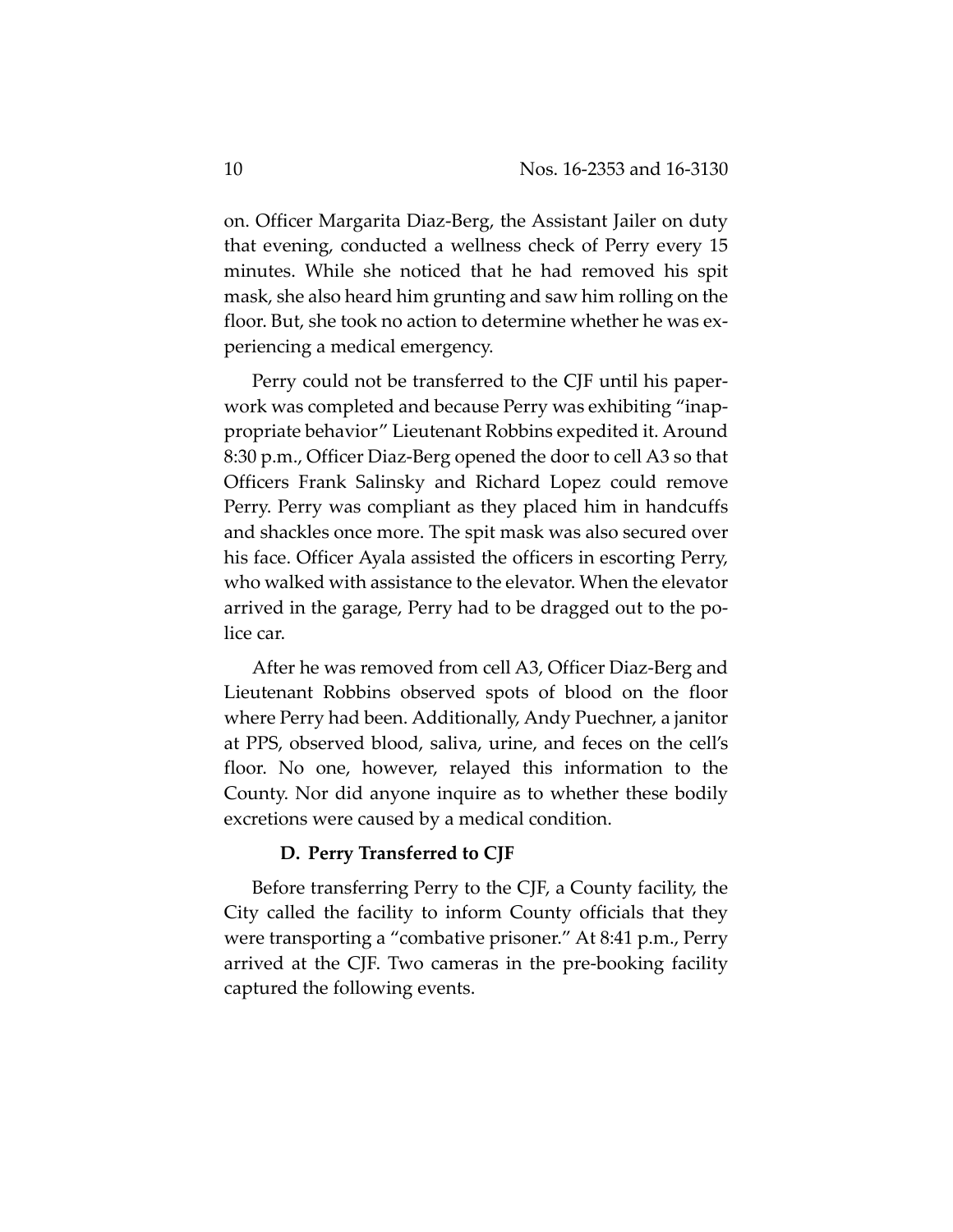Two City Officers, Officers Salinsky and Lopez, dragged Perry into CJF. They were assisted by two County Correc‐ tional Officers, Anthony Arndt and Kelly Kieckbusch. An‐ other City Officer, Stephon Bell, was stationed at a desk by the door into the CJF's pre‐booking area, where he served as a li‐ aison between the City and the County as prisoners were transferred between the two entities. Perry remained in his soiled clothing from earlier in the day, was fully shackled, and was wearing the spit mask. Corrections Officer Kieckbusch noticed that the mask had blood on it. And, while Corrections Officer Kieckbusch had been told that Perry was a combative prisoner, she did not observe that he was combative when he arrived to the CJF. While Corrections Officer Kieckbusch tes‐ tified that Perry "didn't appear to want to walk," she could not say whether Perry was able to walk. Again, taking the facts in the light most favorable to Perry, we assume that he was unable to walk when he arrived at the County facility and was not behaving in a combative manner, which, to the extent relevant, is for a jury to determine.

The four officers placed Perry on the floor. While sur‐ rounded by the officers, Perry continued to slowly squirm. Approximately a minute and a half later, the officers moved Perry to the bench across from the nurses' station. As he was moved, his pants fell down around his ankles, exposing his clearly soiled undergarments. After he was placed on the bench, Perry continued to writhe and shake. Because the video does not have sound, it is unclear how much noise he made.

According to the County's policy, each inmate received a medical screening "to identify inmates who perhaps ought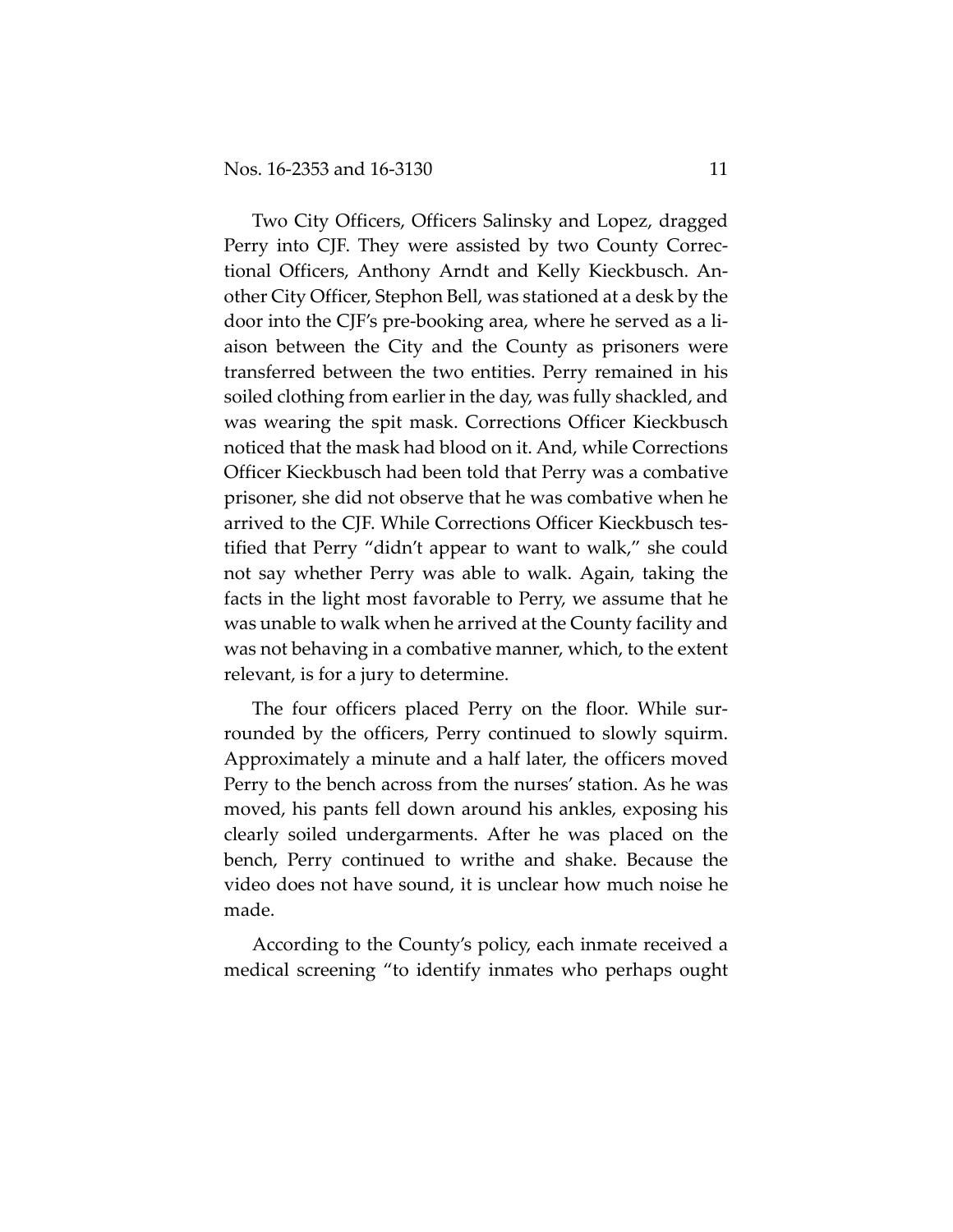not be accepted into jail custody until they have been medi‐ cally evaluated and cleared for admission." While Corrections Officer Kieckbusch sought a nurse to attend to Perry, Sergeant Fatrena Hale, attempted to communicate with Perry. But, Perry's responses were unintelligible. In her report, Sergeant Hale noted that "[b]lood was seeping" from Perry's spit mask.

According to Nurse Nicole Virgo, a registered nurse who worked four shifts a month at the CJF as a "pool nurse," an unidentified correctional officer approached her and asked her to evaluate Perry. That correctional officer told Nurse Virgo that Perry had recently been to the hospital. So, Virgo looked at his medical records, which indicated that Perry had suffered from a seizure and had been given seizure medica‐ tion at the hospital earlier that day. The discharge notes did not indicate that Perry had a heart condition or had suffered from chest pain or difficulty breathing.

At 8:45 p.m., Nurse Virgo approached Perry and spoke to him from a distance. Although she contends that she knew something was wrong with Perry the minute she saw him, the video clearly shows that she never touched Perry, never took his vitals, and did not remove his spit mask. While Nurse Virgo observed that Perry was not labored in his breathing, she also observed "profuse blood" on his spit mask and that he had soiled himself—two conditions that she believed were signs of distress. During this interaction, Corrections Officers Kieckbusch and Arndt physically restrained Perry on the bench. After 32 seconds, Nurse Virgo walked away to call the attending physician to get an official order allowing her to re‐ fuse to book Perry into the CJF.

Almost a minute after Nurse Virgo walked away, Correc‐ tions Officers Kieckbusch and Arndt allowed Perry to slide to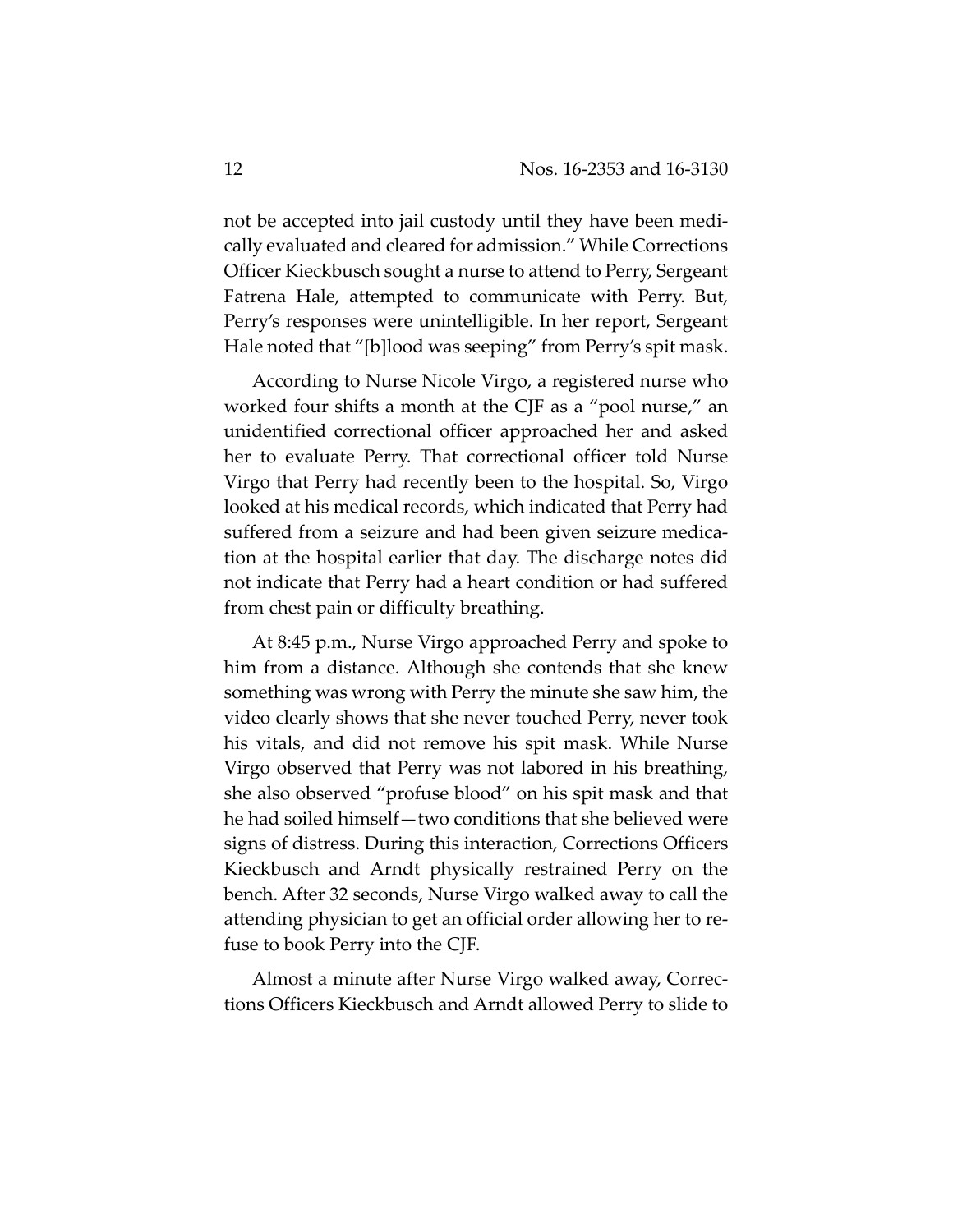the floor, as Officers Salinsky and Lopez walked back towards the entrance to the CJF. Once Perry was on the floor, Correc‐ tions Officer Kieckbusch walked away, leaving Corrections Officer Arndt standing by Perry's side. Perry continued to roll around on the floor, in shackles and the spit mask, with his pants around his ankles. Nurse Virgo returned to Perry, ap‐ pearing to ask him additional questions. But, she neither touched Perry nor removed his blood‐stained spit mask. Again, Nurse Virgo left Perry's side.

While Perry was laying on the floor, Nurse Cheryl Wenzel stood behind the nurses' station observing him. As Perry con‐ tinued to roll around on the floor in front of Corrections Of‐ ficer Arndt, she too did nothing. At 8:48 p.m., Sergeant Hale called for an ambulance to come to the facility. Yet, no medical attention was provided to Perry. At 8:49 p.m., Corrections Of‐ ficer Arndt walked away, and Perry was left alone on the floor of the CJF. Over a two‐minute period, Perry continued to writhe around, his movements slowing over time.

At 8:51 p.m., Nurse Wenzel instructed Officers Salinsky and Lopez to lift Perry's body up. While they did so, she stood at a distance from Perry. She then asked the officers to remove his spit mask so that she could wipe his face off with a towel. But, when she did, Perry's head fell backwards, his eyes rolled back into his head, and it became clear that he was no longer breathing. It was also clear that the amount of blood around Perry's mouth was much more significant than it had ap‐ peared with the spit mask over his face. For the first time since Perry returned from the hospital, at 8:52 p.m., his vital signs were taken by Nurse Wenzel, who discovered that Perry no longer had a pulse.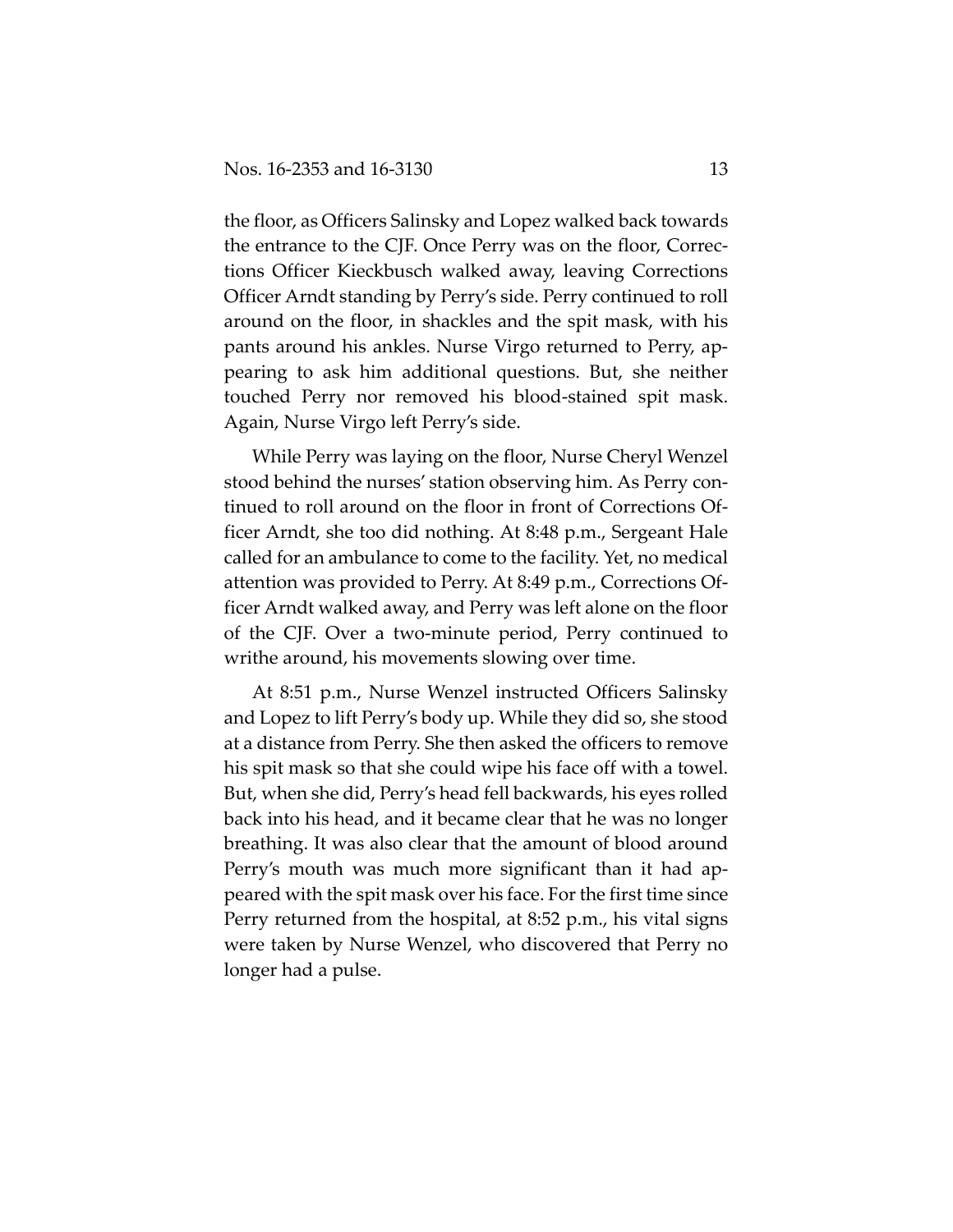A medical emergency was called at 8:52 p.m. and emer‐ gency efforts were taken to revive Perry. Officer Abie Douglas delivered the CJF's resuscitation bag to the nurses and re‐ turned to his post in the booking room. Officer Sheila Jeff de‐ livered an Automated External Defibrillator ("AED") to the area, and then, like Officer Douglas, returned to her post in the booking room.

Although the Milwaukee Fire Department was dispatched to the CJF and life‐saving measures were employed, efforts to revive Perry were unsuccessful. He was pronounced dead at approximately 9:21 p.m., less than 24 hours after he was first arrested. An autopsy revealed that Perry died from a coronary artery thrombosis, or as the medical examiner explained, he had a clot in one of the heart's blood vessels that deprived Perry's heart of blood and oxygen.

## **E. Procedural History**

On June 8, 2012, Perry's Estate and his minor son (to whom we will refer to collectively as "Perry") filed a complaint in Wisconsin state court. On June 29, 2012, the defendants peti‐ tioned to remove the case to the United States District Court for the Eastern District of Wisconsin pursuant to 28 USC § 1441(a) and (c). Perry filed an Amended Complaint, the op‐ erative complaint in this action, on March 25, 2013, which contained claims pursuant to 42 U.S.C. § 1983 and state‐law claims including negligence and wrongful death. It named as defendants Milwaukee County and a group of its employees: Cheryl Wenzel, Deputy Kickbush, Nicole Virgo, Tina Watts, Fatrena Hale, Sheriff David A. Clarke, Kelly Kieckbusch, Abie Douglas, Anthony Arndt, Sheila Jeff, Darius Holmes, and Richard E. Schmidt, the City of Milwaukee and a group of its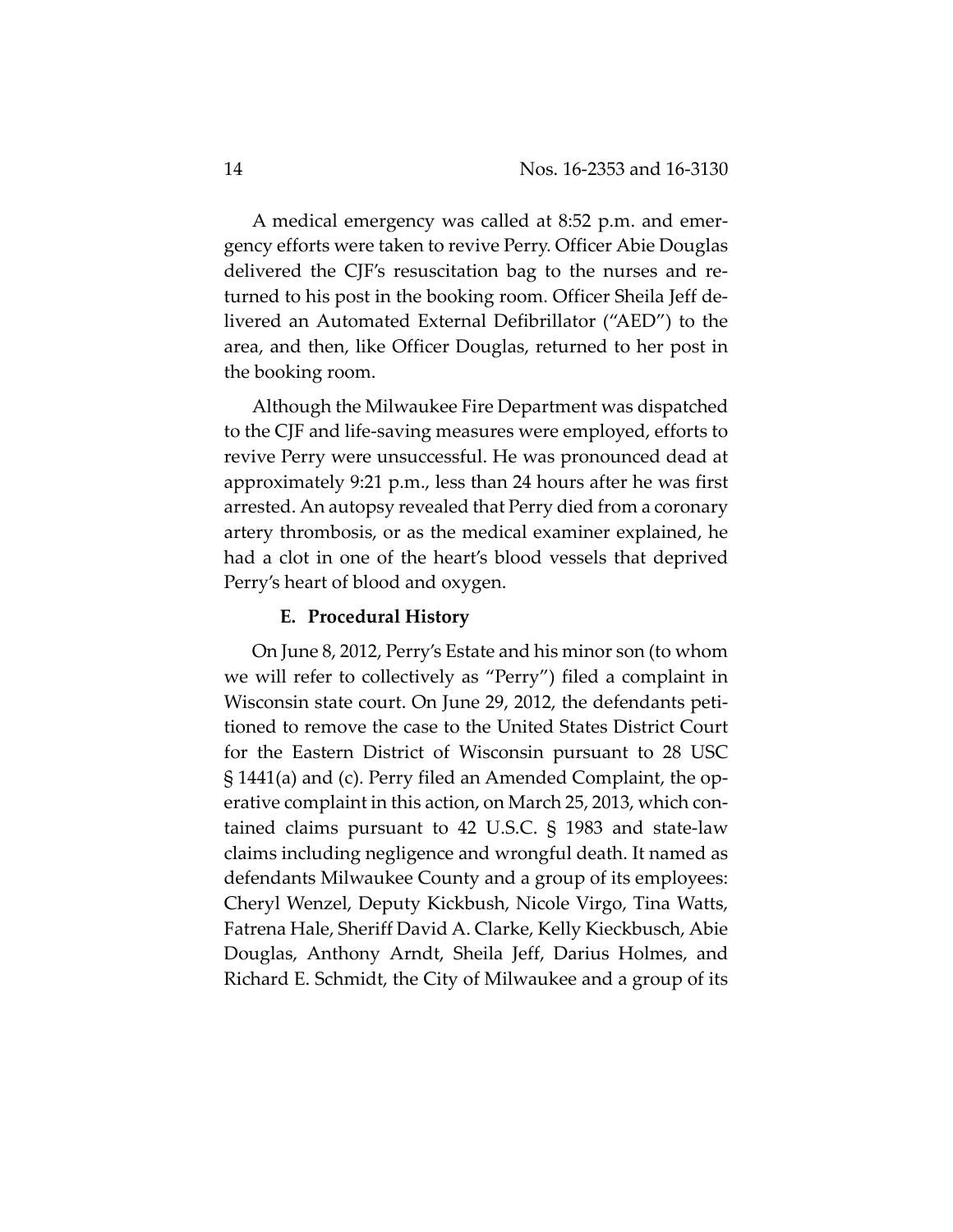employees: Richard Lopez, Frank Salinsky, Stephon Bell, Mar‐ garita Diaz‐Berg, Alexander Ayala, Froilan Santiago, Karl Robbins, Crystal Jacks, Corey Kroes, Rick Bungert, Luke Lee, Jacob Ivy, Shannon Jones, Richard Menzel, Police Chief Ed‐ ward Flynn, Roman Galaviz, and Victor Beecher, and the Wis‐ consin County Mutual Insurance Corporation. $^4$ 

# **1. District Court Granted Summary Judg‐ ment**

After the close of discovery, the defendants filed a motion for summary judgment. $^5$  Although Perry presented his § 1983 claims in his Amended Complaint as Eighth Amendment de‐ liberate indifference claims, the district court held that be‐ cause Perry was a pre‐trial detainee who had yet to receive his probable cause hearing, his claims were governed by the ob‐ jectively unreasonable standard of the Fourth Amendment. But, even under this more lenient standard, the district court determined that Perry's claims failed, as it was reasonable for the City officers to attribute Perry's change in behavior to the medications he received while in the hospital. Likewise, the

 $^4$  Also named as defendants were the Aurora Sinai Medical Center, Dr. Paul Coogan, and Nurse Rebecca Potterton. These claims were later dis‐ missed with prejudice on March 3, 2014 pursuant to a stipulation between the parties.

 $5$  Perry did not oppose summary judgment on his state constitutional claim and his individual liability § 1983 claims against defendants Jones, Menzel, Galaviz, Beecher, Watts, Douglas, and Schmidt.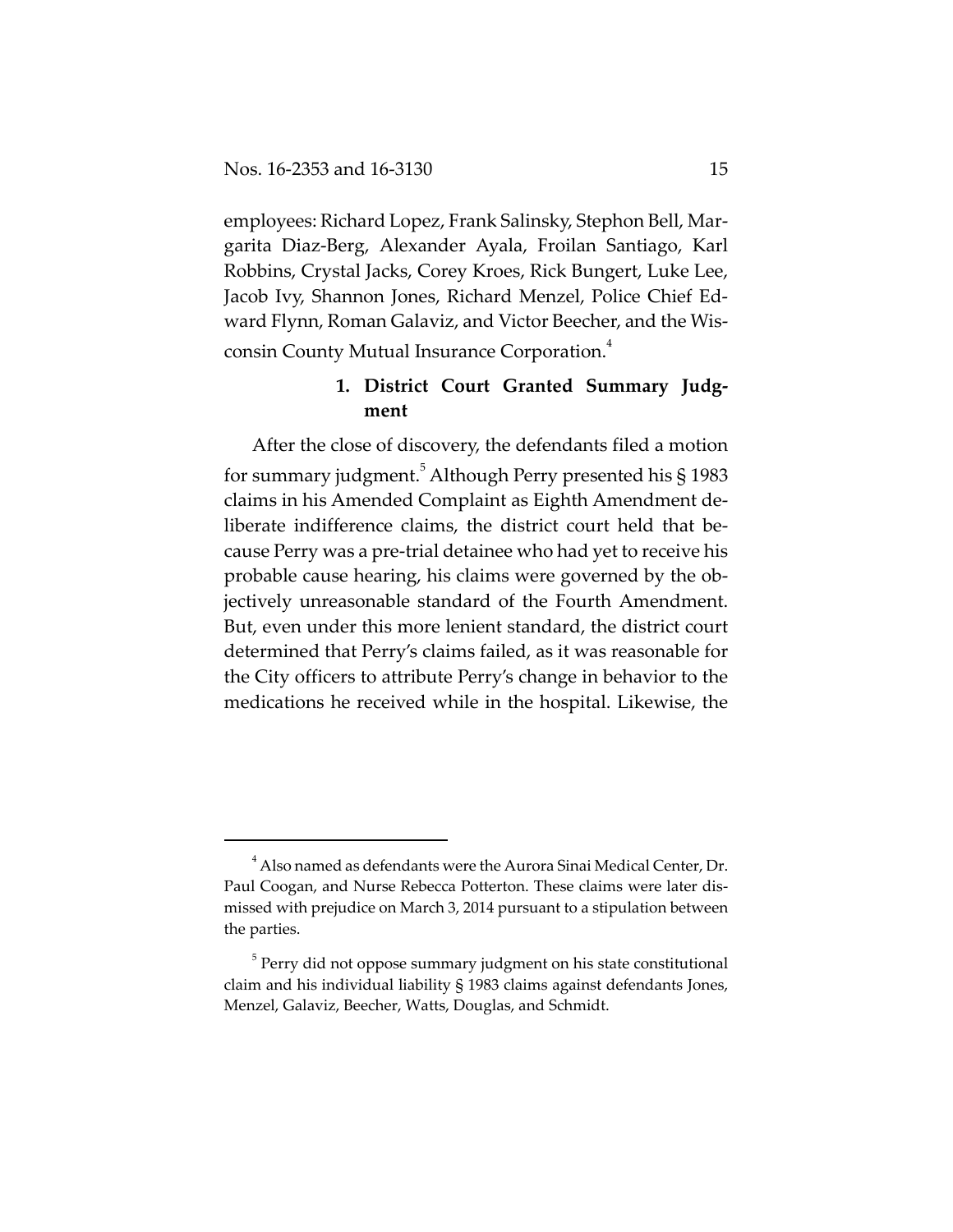district court concluded that the claims against the County de‐ fendants also failed because, among other things, Perry was never in its custody, as Nurse Virgo had rejected his booking.

Further, the district court concluded that even if Perry had established his Fourth Amendment claims, qualified immun‐ ity barred his suit, as reasonable officers would disagree as to whether the officers' actions before and after Perry was discharged from the hospital were objectively unreasonable. Perry also failed to establish that the City was liable pursuant to *Monell v. Department of Social Services of City of New York*, 436 U.S. 658 (1978), because, according to the district court, such liability was dependent upon the individual officers' liability.<sup>6</sup> And, because the individual officers were not liable, the dis‐ trict court found that *Monell* liability did not attach.

With regard to the state law claims, the district court found the defendants had not breached their duty to treat Perry with ordinary care. Even if they had, the district court reasoned that they were entitled to discretionary immunity under Wis‐ consin law, and therefore Perry's claims were barred.<sup>7</sup> Therefore, the district court granted the motions for summary judgment in their entirety and dismissed Perry's suit.

# **2. District Court Awarded Sanctions and Costs**

The County defendants also filed a motion for sanctions pursuant to 28 U.S.C. § 1927. The district court concluded that

<sup>6</sup> Perry did not oppose summary judgment on his *Monell* claim against the County.

 $7$  Perry also did not oppose summary judgment with regard to his state-law conspiracy claim against Officers Bell and Jones.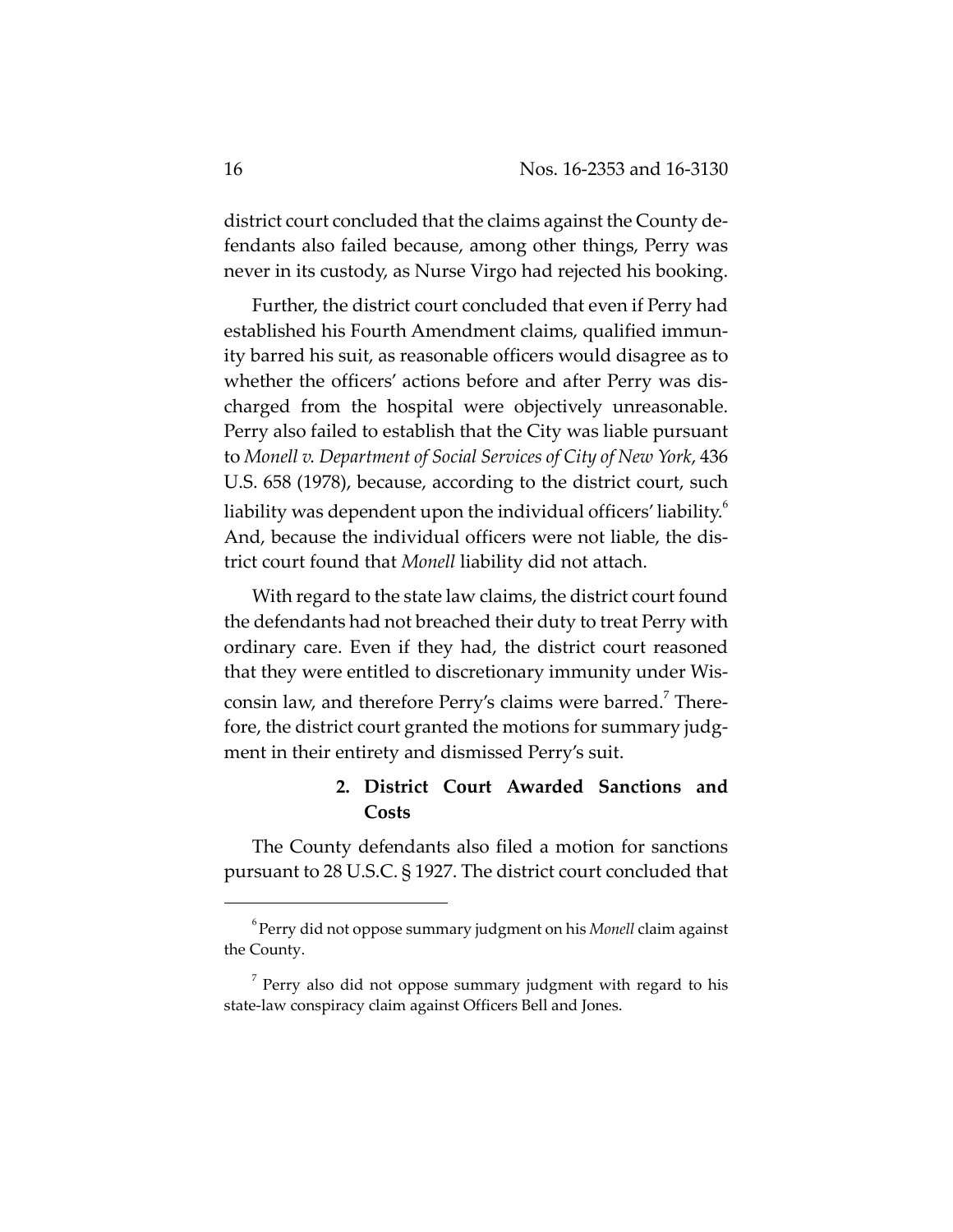Perry's attorneys should have known that their claims were baseless after reviewing the surveillance footage from the CJF and taking the depositions of two County employees who tes‐ tified that Perry was never booked into the County's custody. The court also noted that counsel engaged in "repetitive, abu‐ sive and argumentative conduct" during depositions. There‐ fore, the district court concluded that sanctions were appropriate and granted the County's motion. It did not, however, allow Perry's counsel the opportunity to be heard before im‐ posing such sanctions. Instead, the district court entered an order awarding the County defendants \$288,999.38 in sanc‐ tions, attorney's fees, and costs. This appeal followed.

## **II. ANALYSIS**

On appeal, we review a district court's grant of summary judgment *de novo*. *Suarez v. W.M. Barr & Co., Inc.*, 842 F.3d 513, 517 (7th Cir. 2016). We must construe all facts in the light most favorable to Perry as the non‐moving party. *Westfield Ins. Co. v. Natʹl Decorating Serv., Inc.*, 863 F.3d 690, 695 (7th Cir. 2017), *rehʹg and suggestion for rehʹg en banc denied* (Aug. 14, 2017). Summary judgment is only appropriate where "there is no genuine dispute as to any material fact and the movant is en‐ titled to judgment as a matter of law." FED. R. CIV. P. R. 56(a).

Here, Perry brings individual liability and *Monell* claims pursuant to § 1983 and state law claims of negligence and wrongful death. We address each claim in turn.

## **A. Perry's § 1983 Claims**

To establish his § 1983 claim, Perry must demonstrate that the individual defendants: (1) acted under the color of state law; and (2) deprived him of a constitutional right. *Colbert v. City of Chi.*, 851 F.3d 649, 656 (7th Cir. 2017). Here, there is no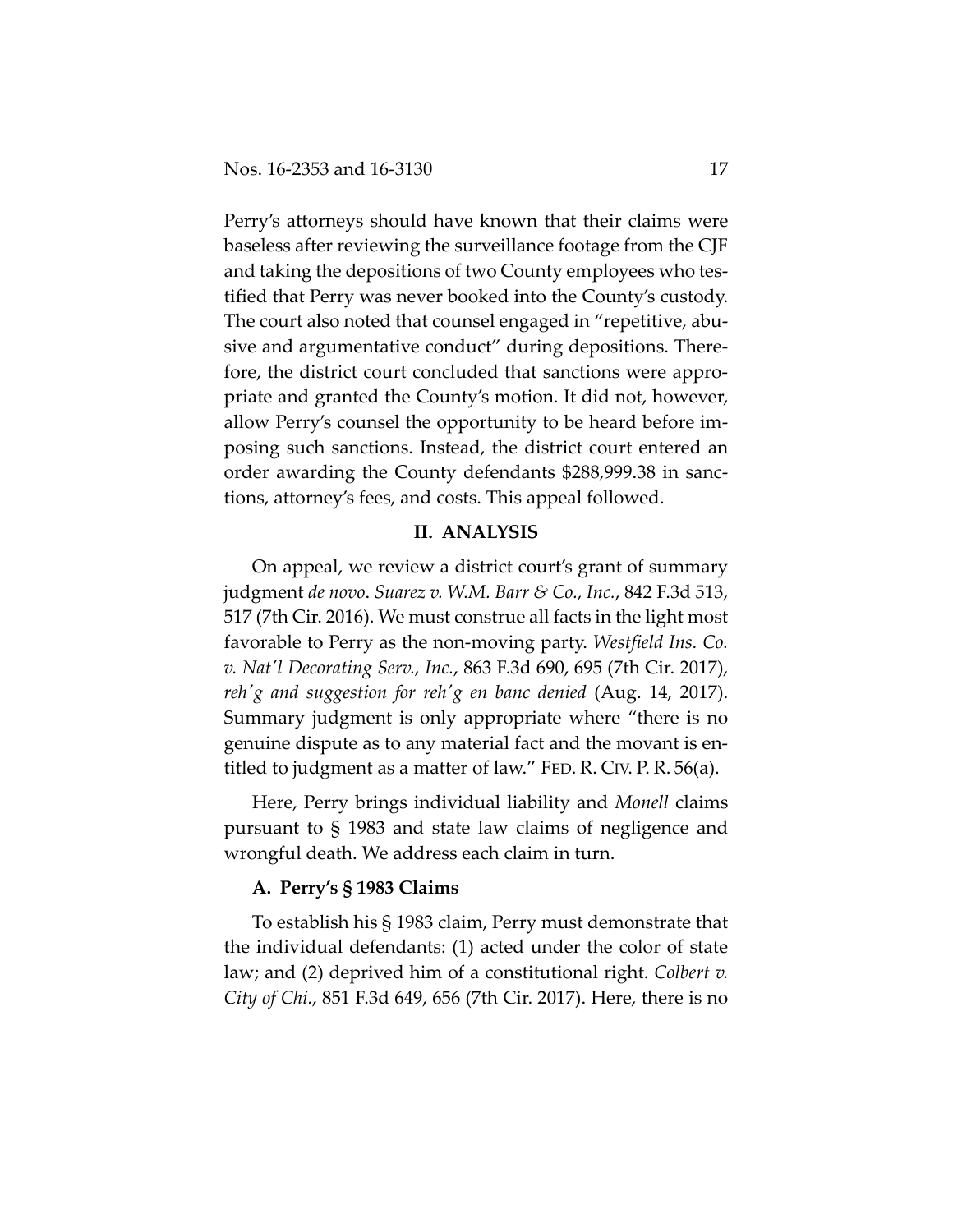dispute that all of the named defendants were acting in their official capacities as state actors during the events on the night of September 13, 2010.

Perry's Amended Complaint contends that he is entitled to relief because the defendants violated his Eighth Amendment rights when they acted with deliberate indifference to his medical needs. But, Perry, who had been in custody for less than 24 hours when he died, never received a probable cause hearing. Therefore, the district court properly concluded that it is the Fourth Amendment, and not the Eighth, that governs Perry's claims. *See Williams v. Rodriguez*, 509 F.3d 392, 403 (7th Cir. 2007) (noting that claims challenging the conditions of confinement brought by "pretrial detainees … who have not yet had a judicial determination of probable cause (a *Gerstein* hearing), are instead governed by the Fourth Amendment") (citing *Lopez v. City of Chi.*, 464 F.3d 711, 719 (7th Cir. 2006)); *see also Sides v. City of Champaign*, 496 F.3d 820, 828 (7th Cir. 2007) (noting that the governing standard for a claim of inad‐ equate medical care prior to a probable cause determination is the Fourth Amendment's reasonableness standard). So, to succeed on his claim, Perry must demonstrate that the officers' actions were "objectively unreasonable under the circum‐ stances," a less demanding standard than the Eighth Amend‐ ment's deliberate indifference standard. *Williams*, 509 F.3d at 403 (citing *Lopez*, 464 F.3d at 720).

The City defendants contend that Perry is precluded from asserting his claims under the Fourth Amendment because his Amended Complaint failed to do so. This argument is without merit because, as we have noted before, "there is no duty to plead legal theories." *Currie v. Chhabra*, 728 F.3d 626, 629 (7th Cir. 2013). Therefore, as long as Perry's Amended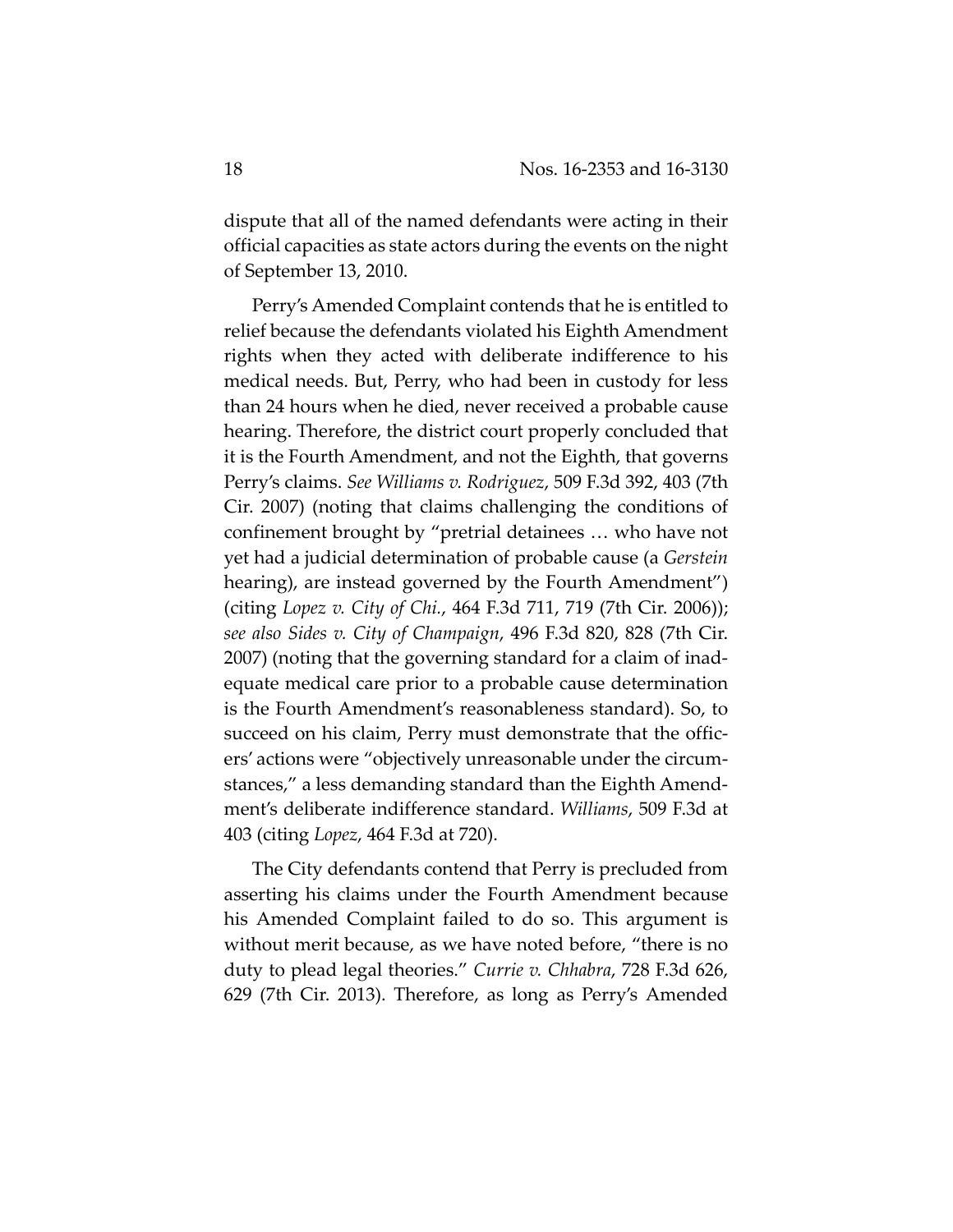Complaint provided adequate notice to the defendants of his claims, it is immaterial whether it mentioned the Fourth or the Eighth Amendment. *Id*.

It is clear from the Amended Complaint that Perry's claims were based on his belief that he received constitutionally in‐ adequate medical care while in the defendants' custody. And, it cannot be said that the defendants were prejudiced by the Amended Complaint's failure to invoke the proper Amend‐ ment. Rather, because the defendants were clearly aware that Perry had yet to receive a judicial probable cause determina‐ tion at the time of his death, the Amended Complaint suffi‐ ciently placed the defendants on notice of the nature of Perry's § 1983 claims, and that they arose under the Fourth Amend‐ ment. Therefore, the district court did not err in reaching the merits of Perry's § 1983 claims.

# **1. Summary Judgment on Perry's § 1983 Claims Was Improperly Granted**

"[W]hen the State takes a person into its custody and holds him there against his will, the Constitution imposes upon it a corresponding duty to assume some responsibility for his safety and general well‐being." *DeShaney v. Winnebago Cty. Depʹt of Soc. Servs.*, 489 U.S. 189, 199–200 (1989). When consid‐ ering whether the medical care provided comported with the objectively reasonable requirement of the Fourth Amend‐ ment, we are guided by four factors: "(1) whether the officer has notice of the detainee's medical needs; (2) the seriousness of the medical need; (3) the scope of the requested treatment; and (4) police interests, including administrative, penological, or investigatory concerns." *Ortiz*, 656 F.3d at 530 (citing *Wil‐ liams*, 509 F.3d at 403).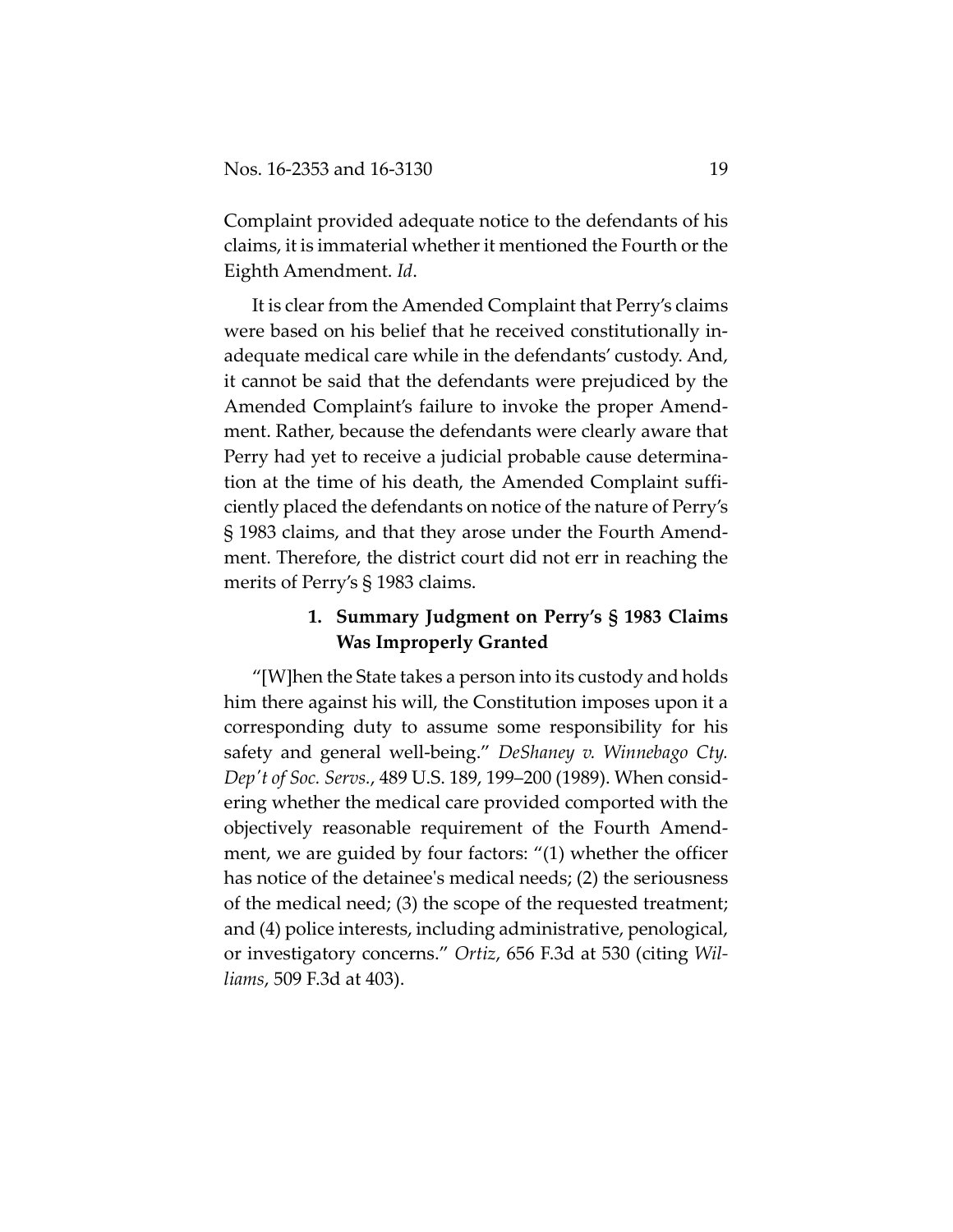Here, the defendants do not (and cannot) argue that the scope of the requested treatment—returning Perry to a hospital or simply checking his vital signs to see if further treatment was necessary—was too onerous or unreasonable. Nor do the defendants contend that the fourth prong, the interest of po‐ lice, weighed against doing so. Rather, on appeal, the defend‐ ants argue that Perry cannot establish the first two prongs notice and a serious medical need. Our ultimate inquiry, how‐ ever, is "whether the conduct of each defendant was objec‐ tively reasonable under the circumstances." *Id*. at 531.

#### **a. City Defendants**

The district court concluded that it was reasonable for the City's police officers named as defendants to presume that af‐ ter Perry was discharged from the hospital, "he was fine for the time-being." R. 143 at  $20.8$ <sup>8</sup> It also determined that the officers were reasonable in attributing Perry's "behavioral is‐ sues" to either the medication he had received and seizures he had suffered or Perry's desire not to comply with the police. But, in coming to these conclusions, the district court im‐ properly credited the officers' testimony that they never *per‐ ceived* that Perry was in distress while he was in their custody and prior to collapsing on the floor of the CJF. This was an error, as it ignores the district court's obligation at summary judgment to consider the evidence in the light most favorable to Perry and to refrain from making credibility determina‐ tions. *See Deets v. Massman Const. Co.*, 811 F.3d 978, 982 (7th Cir. 2016) (noting that "credibility determination[s] may not

<sup>&</sup>lt;sup>8</sup> All record citations are to the record in the United States District Court for the Eastern District of Wisconsin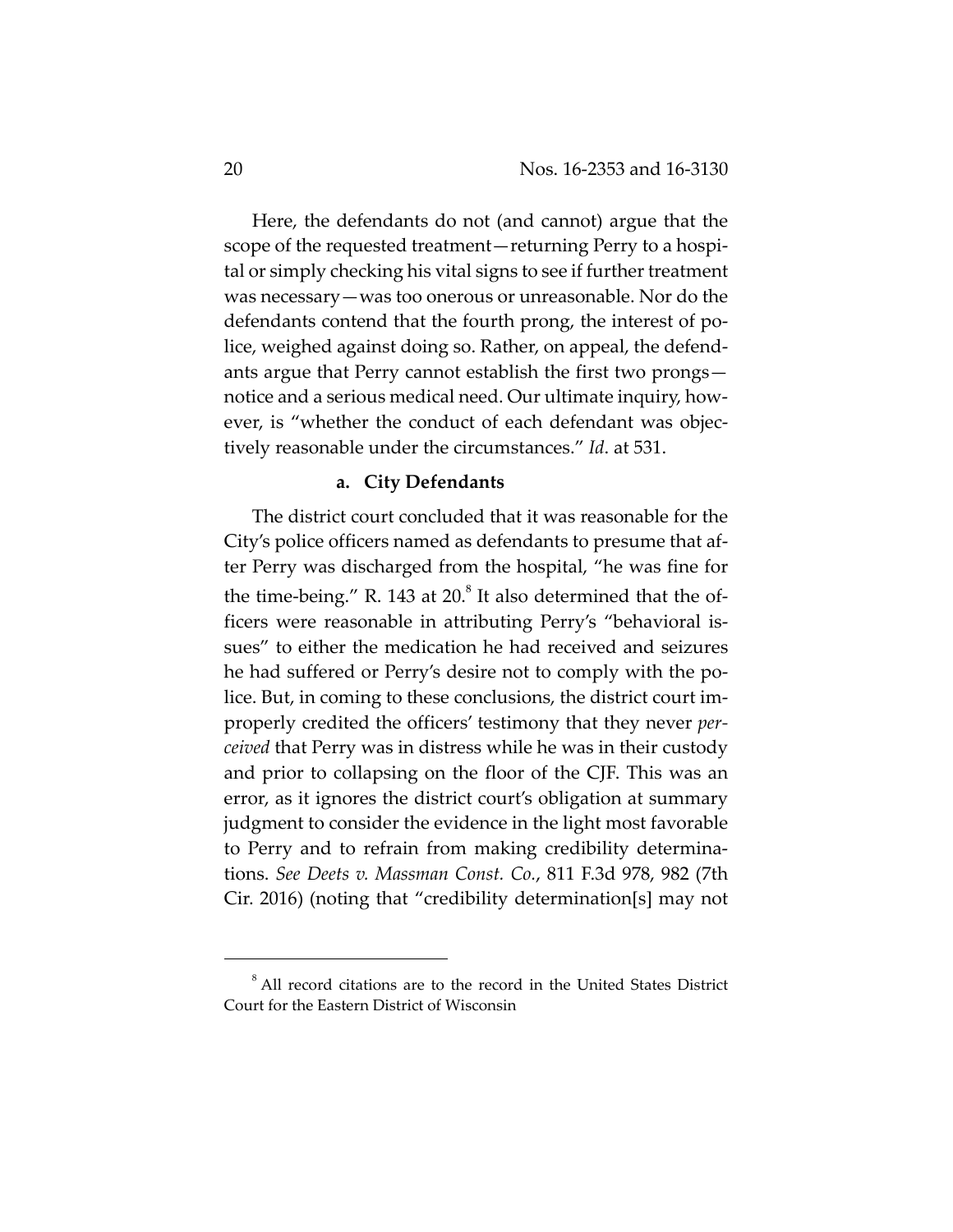be resolved at summary judgment."); *see also Anderson v. Lib‐ erty Lobby, Inc.*, 477 U.S. 242, 255 (1986) ("Credibility determi‐ nations, the weighing of the evidence, and the drawing of le‐ gitimate inferences from the facts are jury functions, not those of a judge  $\dots$  .").

Additionally, the district court placed too much emphasis on the fact that the City sought medical care for the seizure Perry suffered in the bullpen. To be clear, this treatment *is* rel‐ evant to our analysis. But, simply because Perry received treatment at some point during his detention does not com‐ pletely absolve the officers from liability as a matter of law. Rather, his hospitalization must be considered among the other facts when determining whether or not the officers were reasonable in the way that they treated Perry *after* his return from the hospital. After review of the record, we find that fac‐ tual disputes abound that require the case to be submitted to a jury.

Officers can be placed on notice of a serious medical con‐ dition either by word or through observation of the detainee's physical symptoms, *Williams*, 509 F.3d at 403, both of which were present here. Officers Kroes and Jacks were with Perry at the hospital. They observed him have multiple seizures and saw him receive treatment and medication. Both admit that they had concerns about Perry returning to the PPS and whether that was a proper course of action. Because of their concerns, Officer Jacks called Lieutenant Robbins to discuss how to proceed. Taking the facts in the light most favorable to Perry, Lieutenant Robbins'response was that the officers were to do whatever it took to bring Perry back to the PPS despite their concerns.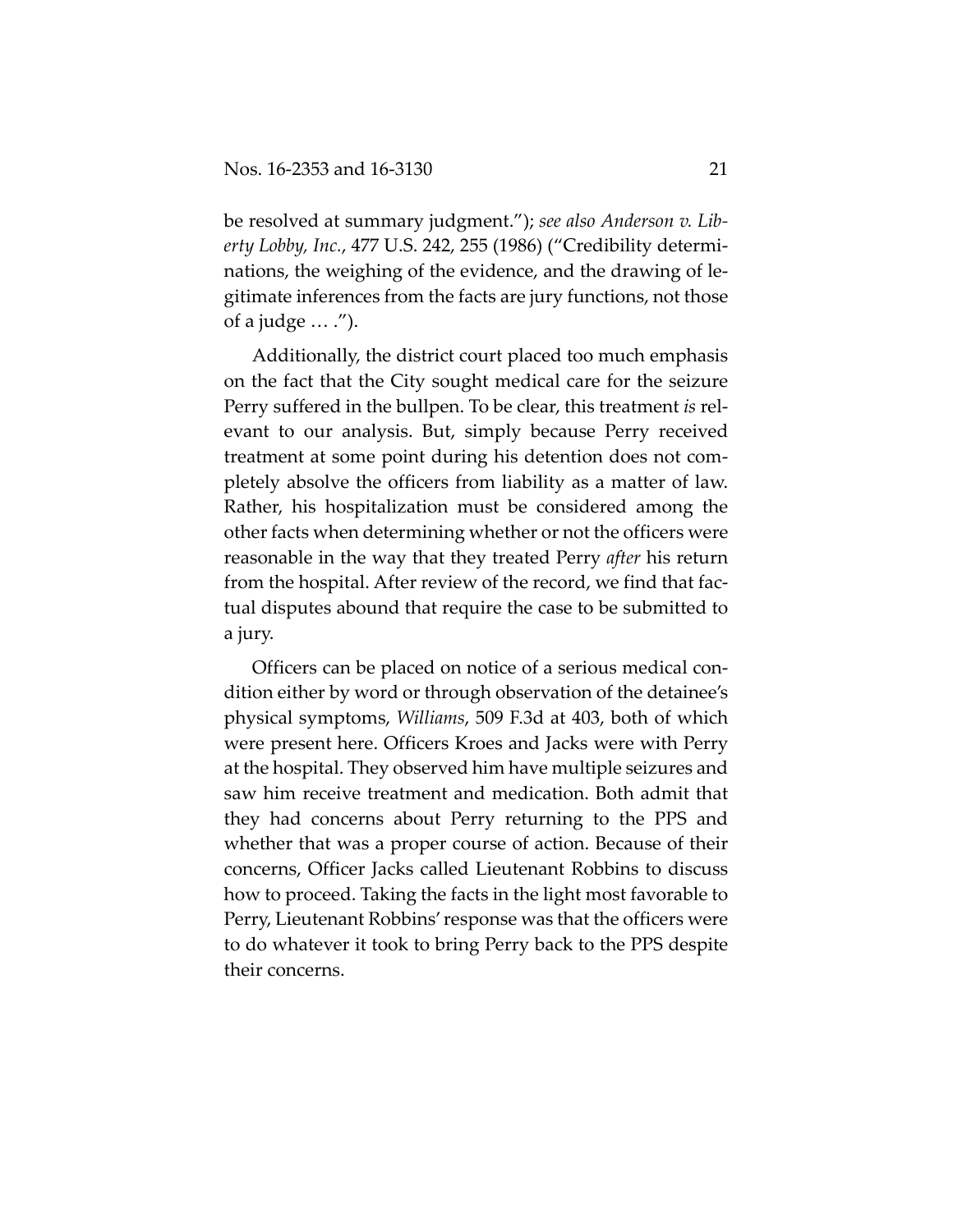When Perry was discharged to Officers Kroes and Jacks, they were provided with his discharge instructions. The in‐ structions put these officers on notice that if Perry were to ex‐ perience certain changes in his physical or mental state, he should be returned to the hospital. The instructions directed Perry to "GET PROMPT MEDICAL ATTENTION" if he experienced, among other things, "unusual irritability, drowsiness or confusion," if he remained "confused for more than 30 minutes after a seizure" or if he had a fever over 100.4 degrees. When they returned with Perry to the police station, Perry was unable to walk. So they, along with Officers Froilan San‐ tiago and Rick Bungert, dragged Perry, a known seizure vic‐ tim returning from the hospital, into the facility. Sometime af‐ ter their arrival at the PPS, Officers Kroes and Jacks provided the discharge instructions to their commanding officer, Lieu‐ tenant Robbins, placing him on notice of the hospital's guid‐ ance.

While he was on the floor and surrounded by Officers Kroes, Jacks, Santiago, Bungert, Ayala, Lee, and Police Aide Ivy, Perry began to moan. He also defecated and urinated. A jury could view Perry's actions on the video and find that this constituted a change in Perry's condition that put the officers on notice of a serious medical need. The jury could also con‐ clude that it was unreasonable for these officers not to seek medical care on Perry's behalf.

The jury could also consider Perry's own words and con‐ clude that there was a change in his condition that put the of‐ ficers on notice of a serious medical need. On the surveillance video, Perry can be heard crying out, "help me," "you are kill‐ ing me," and that he was in pain. The officers placed this man, who had just returned from the hospital after having multiple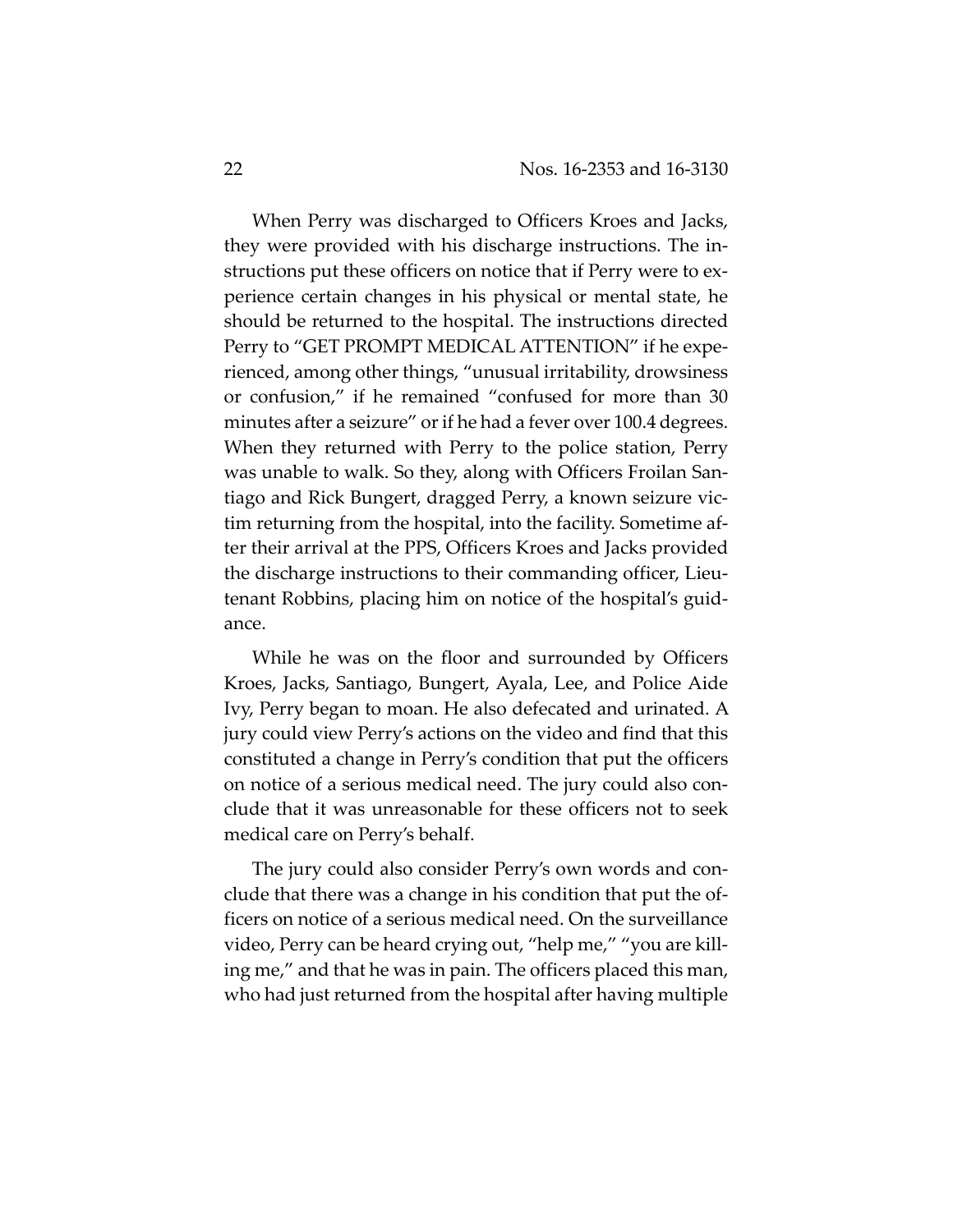seizures, in a compression hold. We cannot, as a matter of law, say that the officers were reasonable in ignoring Perry's cries for help and in their actions, *especially* in light of his physical condition at the time and the medical issues that were known to the officers restraining him.

After Perry, who again was known to have just suffered from a series of seizures only hours before, had already defe‐ cated and urinated, he began to spit or drool into his lap. But, the officers still did not obtain medical care for him. Nor did they check his vitals or take any other actions to determine whether Perry was having a medical event. Rather, the officers contend that they perceived this behavior as that of a com‐ bative or uncooperative prisoner. So, they placed a spit mask over Perry's face. Officer Ayala noticed a "slight tint of red in some of his saliva, and a spot of red-tinted saliva on his chin," while doing so. Yet, he did not inquire into the source of the blood or whether it was indicative of a medical issue. And, even when Perry began to complain that he could not breathe, additional statements from which a jury could conclude placed the officers on notice of a serious medical need, the of‐ ficers did nothing. Instead, Officer Kroes responded to Perry's complaint by stating, "If you're talking, you're breathing."

While the officers contend that their response was objectively reasonable because Perry's actions were consistent with those of a combative or uncooperative prisoner, this is again, a factual dispute that must be determined by a jury. The same is true of their assertion that they believed that Perry was simply exhibiting the side effects of the medication he had re‐ ceived while in the hospital. While his inability to walk might be considered a side effect spelled out in his discharge instruc‐ tions, nowhere in those instructions is the inability to control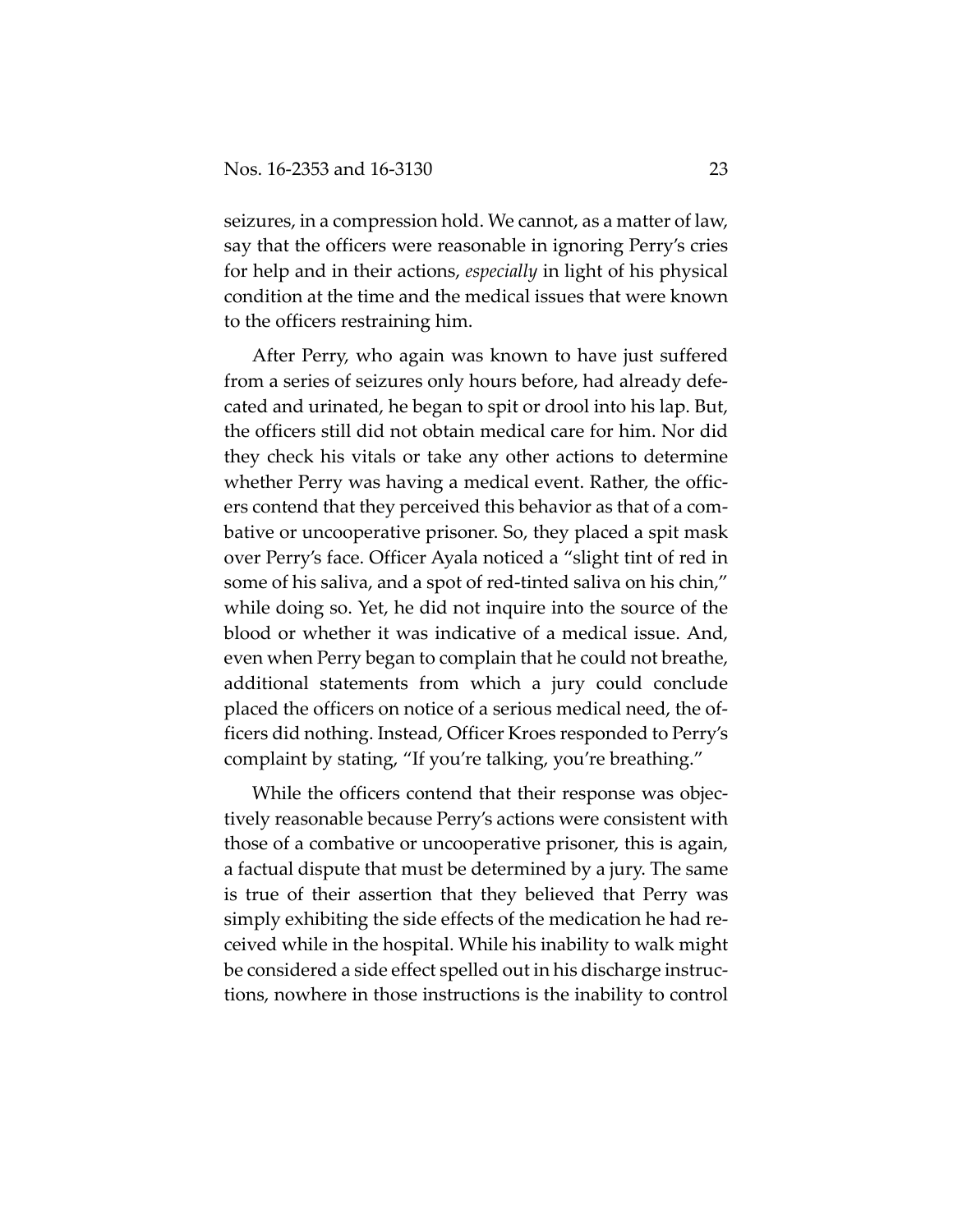one's bowels or saliva listed as side effects. Therefore, it was improper for the district court to conclude that there was no factual dispute regarding whether the officers were on notice of a serious medical issue after Perry was discharged from the hospital. That is for a jury to decide.

Likewise, the district court erred in concluding that Lieu‐ tenant Robbins responded in an objectively reasonable man‐ ner. Lieutenant Robbins can be seen on the video interacting with Perry, who was restrained on the ground, having soiled himself, moaning, and complaining that he was in pain. Instead of directing his subordinates to take Perry back to the hospital, Lieutenant Robbins is seen on the video laughing as he walked away from Perry. And, when Perry was later carried to cell A3, Lieutenant Robbins is clearly heard telling him that "now, we're going to treat you like we used to treat pris‐ oners … like animals."

Lieutenant Robbins contends that his actions were reason‐ able and that he even expedited Perry's paperwork so that he could be transferred more quickly to the CJF, as Perry was ex‐ hibiting "inappropriate behavior." Further, he attempts to offer benign explanations for both his laughing and his comment to Perry. But, the jury could conclude that Lieutenant Robbins was on notice of Perry's serious medical need from his observations of Perry and his discharge instructions. The jury could also take his barbaric comment and laughing as an objectively unreasonable response to that serious need. Fur‐ ther, a jury could consider his decision and actions to expedite Perry's transfer as evidence that he knew that Perry had a se‐ rious medical need, but did not want to manage that need in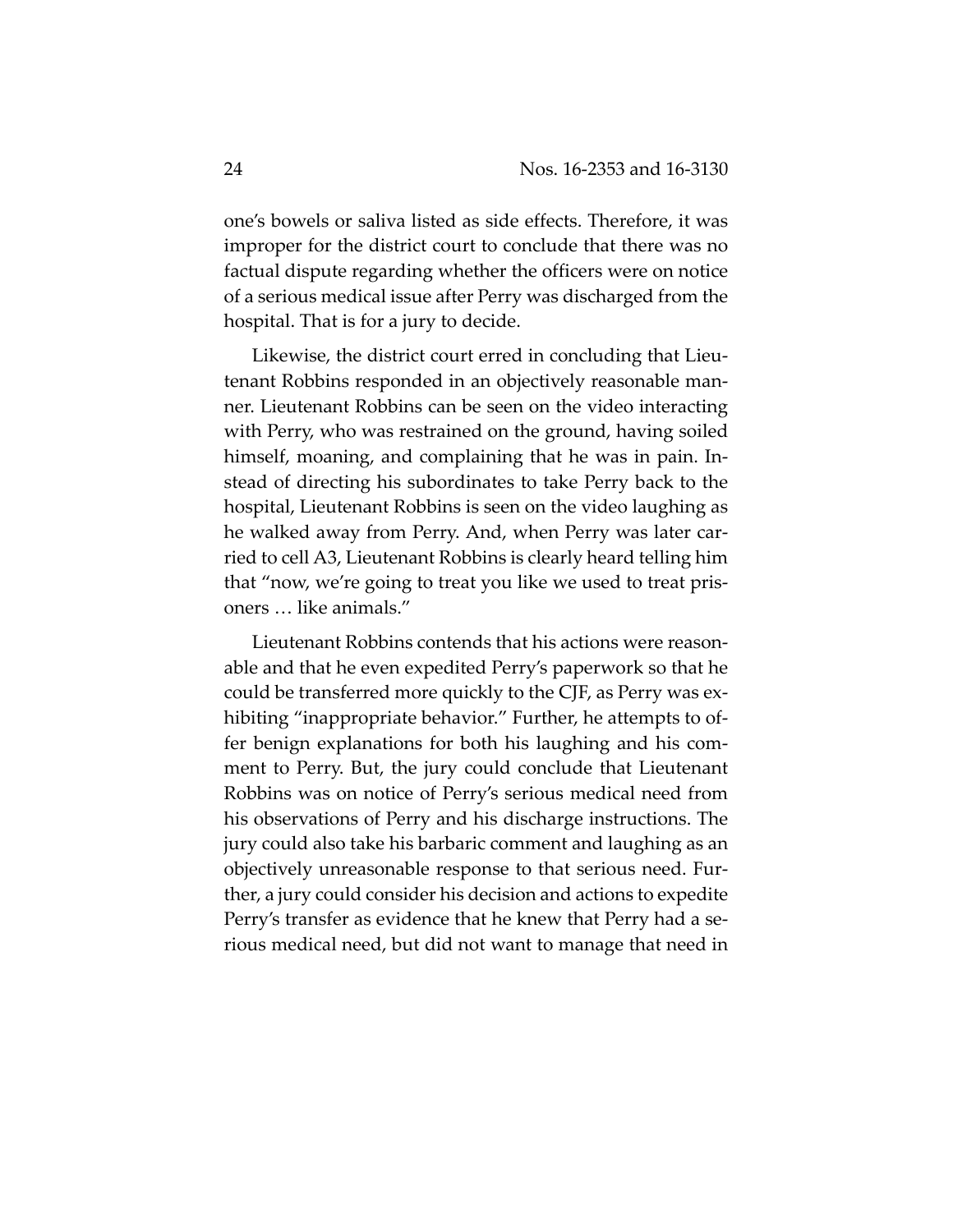his facility, passing the buck to another facility to do so instead. Summary judgment was improperly granted as to Lieutenant Robbins.

Officer Diaz‐Berg helped carry Perry to cell A3 and was responsible for conducting wellness checks on Perry while he was in the cell. She knew that he had been to the hospital earlier that day because of the seizure he experienced in the bull‐ pen. While Perry was in cell A3, she observed him every 15 minutes and heard him making grunting noises and rolling around. Yet, she did nothing to inquire about his condition. Later, she opened the cell so that the officers could remove Perry and transport him to the CJF. After the officers removed Perry, she entered the cell and noticed that there was blood on the floor where Perry had been. Although she notified Lieu‐ tenant Robbins about the blood, she did not make any efforts to contact the County or to ensure that Perry had received medical treatment. And, Officer Diaz‐Berg does not assert that reporting her observations to Lieutenant Robbins should absolve her from liability. Rather, her argument rests on her belief that she did not observe Perry experiencing a medical emergency while in cell A3. For the reasons we discuss above, this is not sufficient to establish that summary judgment is appropriate. A jury could infer from these facts that she was on notice that Perry had a serious medical need and her fail‐ ure to take action while he was in the cell, or after she discov‐ ered the blood, was objectively unreasonable.

Officers Lopez and Salinsky's actions could also be consid‐ ered objectively unreasonable. Although, Officer Diaz‐Berg contends that Perry walked to the elevator after he was re‐ moved from cell A3, the surveillance video shows that Officers Lopez and Salinsky had to drag Perry out of the elevator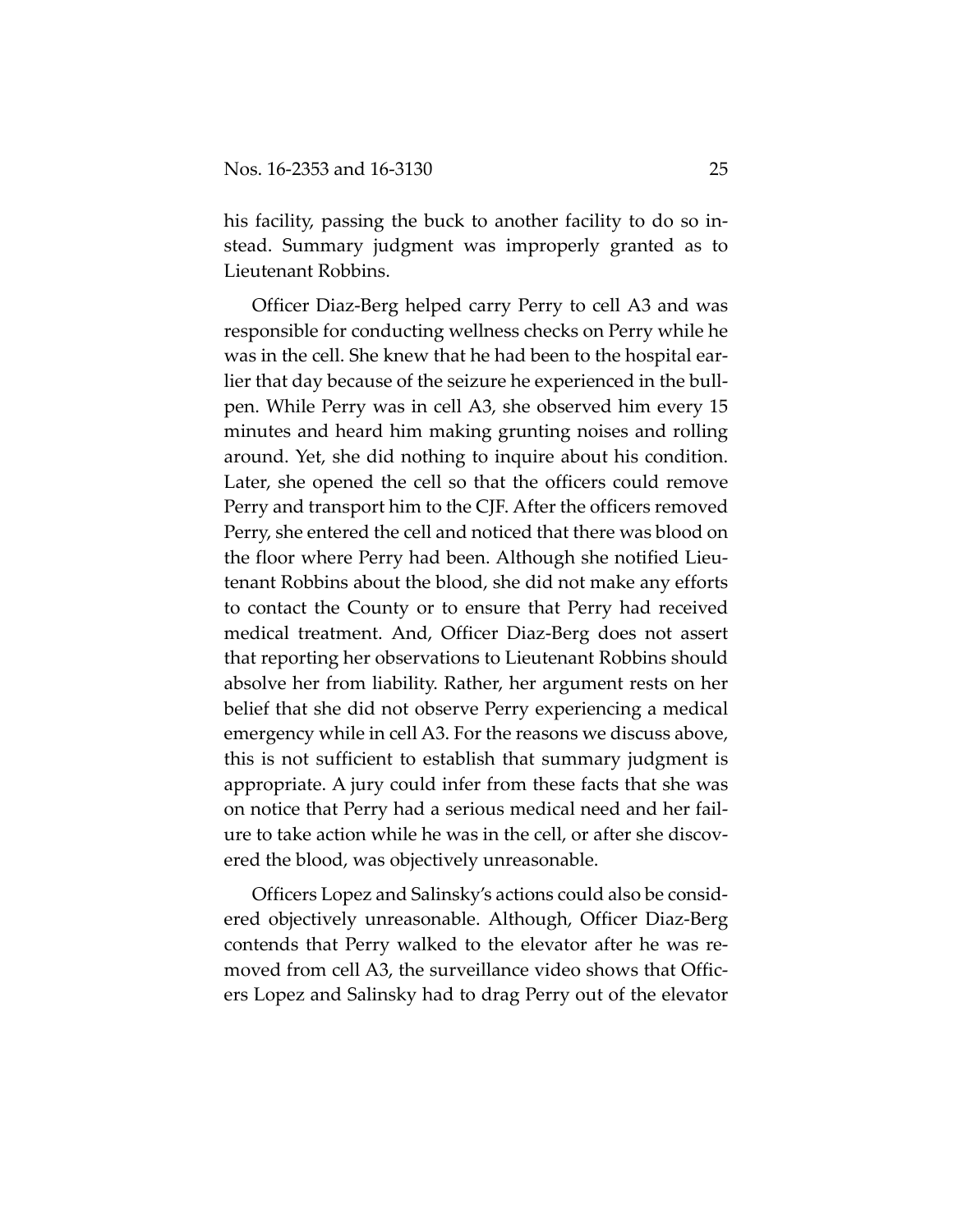to their police car. Additionally, while there is evidence that these officers provided Perry's discharge papers to the County, they did not verbally indicate anything about his medical condition at the PPS or his earlier hospitalization. The jury could infer from Perry's physical condition that when he arrived at the CJF, the officers were on notice of his serious medical condition and their failure to take him to the hospital was objectively unreasonable. Officers Lopez and Salinsky do not assert that they did not have the authority to take Perry to the hospital. Rather, their arguments, like those of Officer Diaz-Berg, are based on their assertion that Perry was not experiencing a medical emergency in their custody. Alterna‐ tively, a jury could decide that these officers acted reasonably in that they transported Perry to a facility, the CJF, where they knew that medical staff would attend to his needs. Yet, this is not a decision that we can make.

Chief Flynn asserts that there is no basis for a § 1983 per‐ sonal liability claim against him because he was not personally involved in the events that occurred on September 10, 2013. We need not address this argument, however, as the Amended Complaint does not plead an individual liability § 1983 claim against Flynn.

#### **b. County Defendants**

Perry's claims against the County defendants did not begin until after the City defendants dragged and essentially deposited Perry on the floor of the County facility with soiled pants, an awful stench, and in an alarming medical state. We acknowledge that the County defendants encountered Perry under very different circumstances than the City defendants found him. Still, we evaluate Perry's claims as they are made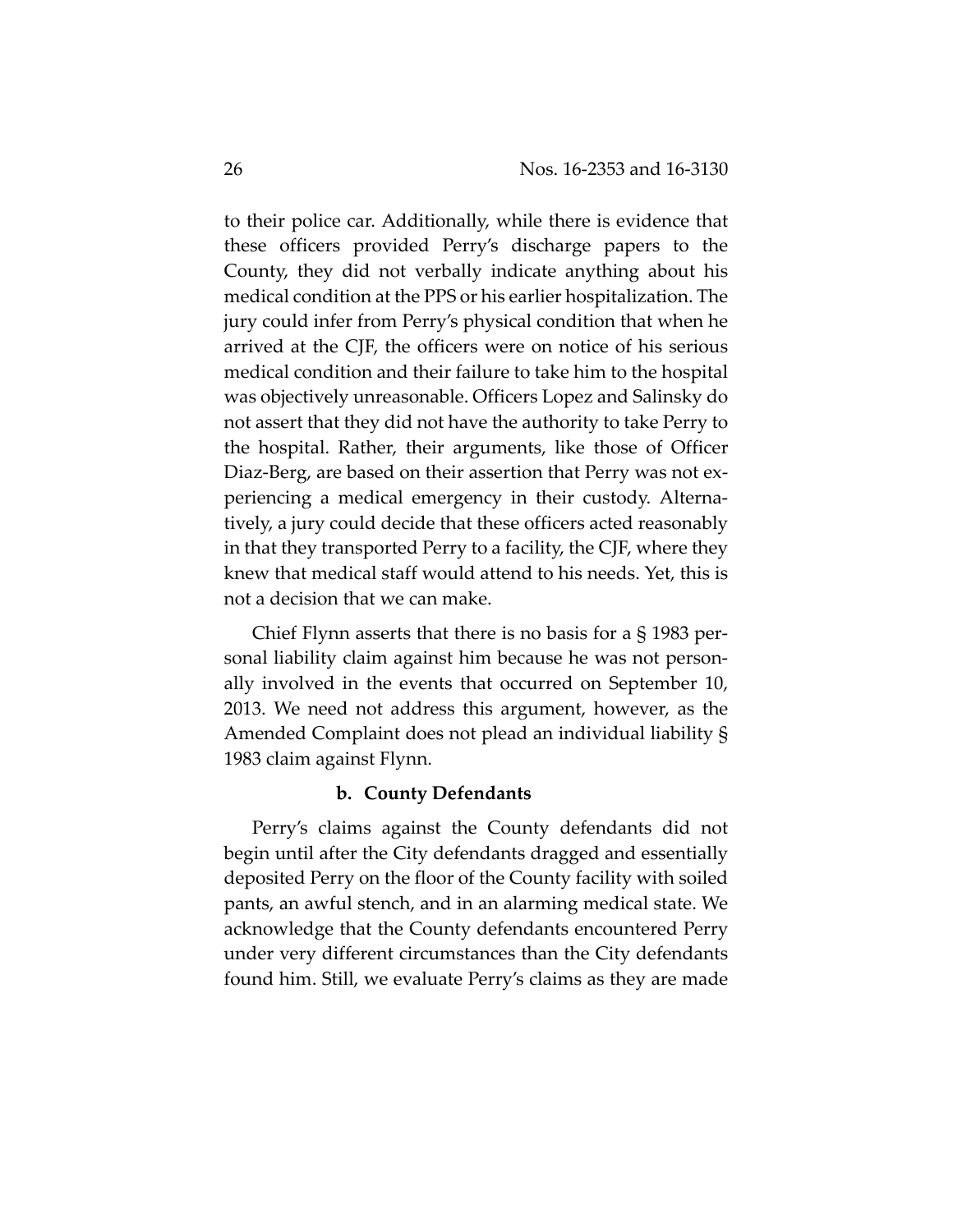against the County defendants, and defer any factual questions about the relative culpability of City defendants versus County defendants as questions for trial.

The district court concluded that Perry's § 1983 claims against the County defendants failed as a matter of law be‐ cause Perry was never in the County's custody and therefore, none of the County defendants owed him a constitutional duty. However, the district court's conclusion that Perry was not in the County's custody was based upon Nurse Virgo's de‐ cision not to accept Perry as an inmate because of the condi‐ tion in which he arrived. We disagree with the district court's analysis, as it improperly substituted the County's booking policy for the proper constitutional analysis.

It is the Fourth Amendment and not a County's policy that governs Perry's claim. The district court erred when it permit‐ ted the County, via its own policy, to determine whether or not the United States Constitution applied to its actions. Such a rule would allow municipalities to easily isolate themselves from liability by enacting policies that have the effect of dic‐ tating when their constitutional duties begin. We reject this rule.

Instead, the district court should have applied the consti‐ tutional analysis for determining whether a seizure has oc‐ curred, as the Fourth Amendment protects "against unrea‐ sonable searches and seizures." U.S. CONST. amend. IV. When determining whether there has been a seizure, "the traditional approach is whether the person believed he was 'free to leave.'" *Carlson v. Bukovic*, 621 F.3d 610, 618 (7th Cir. 2010). This is an objective standard, which focuses on how a reason‐ able person in the suspect's position would have understood the situation. *Qian v. Kautz*, 168 F.3d 949, 954 (7th Cir. 1999)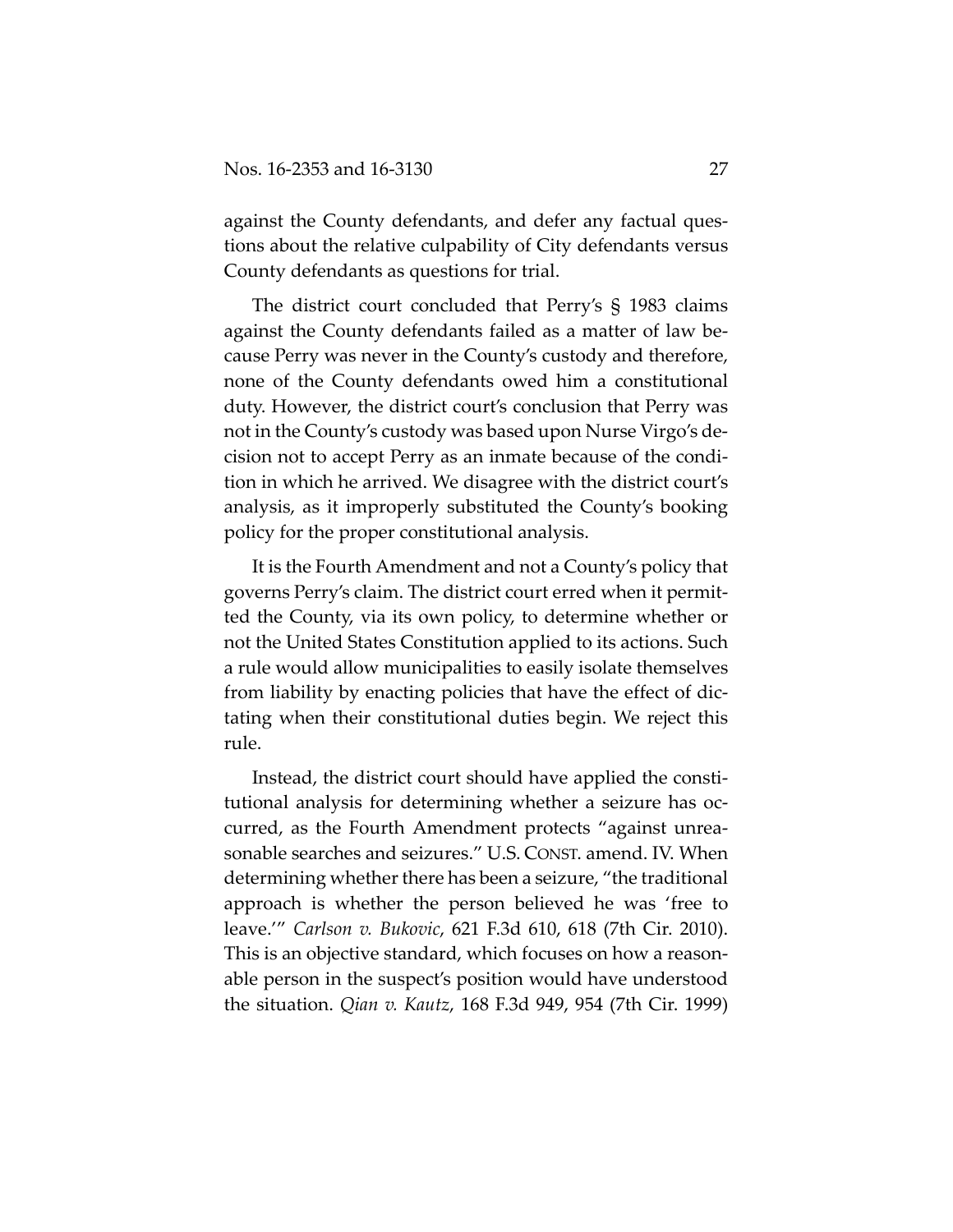(citing *Sprosty*, 79 F.3d at 642; *California v. Beheler*, 463 U.S. 1121, 1125 (1983)).

Here, no reasonable jury could conclude that Perry was not in the County's custody. County officers assisted in drag‐ ging Perry into the facility and placed him inside the facility, behind a door that could only be opened by a County officer. Further, while Nurse Virgo examined Perry, two County of‐ ficers (not City officers) physically restrained him on the bench. Areasonable person in Perry's position would not have believed that he was free to leave the County facility. Further, a reasonable person would have believed that it was the County that was restricting his movement, based upon the fact that the County controlled the entrance and that County Correctional Officers were physically restraining him. There‐ fore, we hold that Perry was in the County's custody when he died even though the formal booking process was not com‐ pleted.

Despite concluding that Perry was not in the County's custody at any point on the night of September 13, 2010, the dis‐ trict court also concluded that Perry failed to establish that the County defendants' actions were objectively unreasonable under the circumstances. In coming to this conclusion the court noted that Nurses Virgo and Wenzel "did everything in their power to help Perry upon his arrival at the County Jail." R. 143 at 20. But, after viewing the surveillance footage from that night, we are unable to come to the same conclusion.

Admittedly, Perry was only in the County's custody for a short period of time. Yet, the jury could view the video from that night and disagree with the district court's characteriza‐ tion of the nurses' actions. Nurse Virgo, the first medical pro‐ fessional to come into contact with Perry after he was released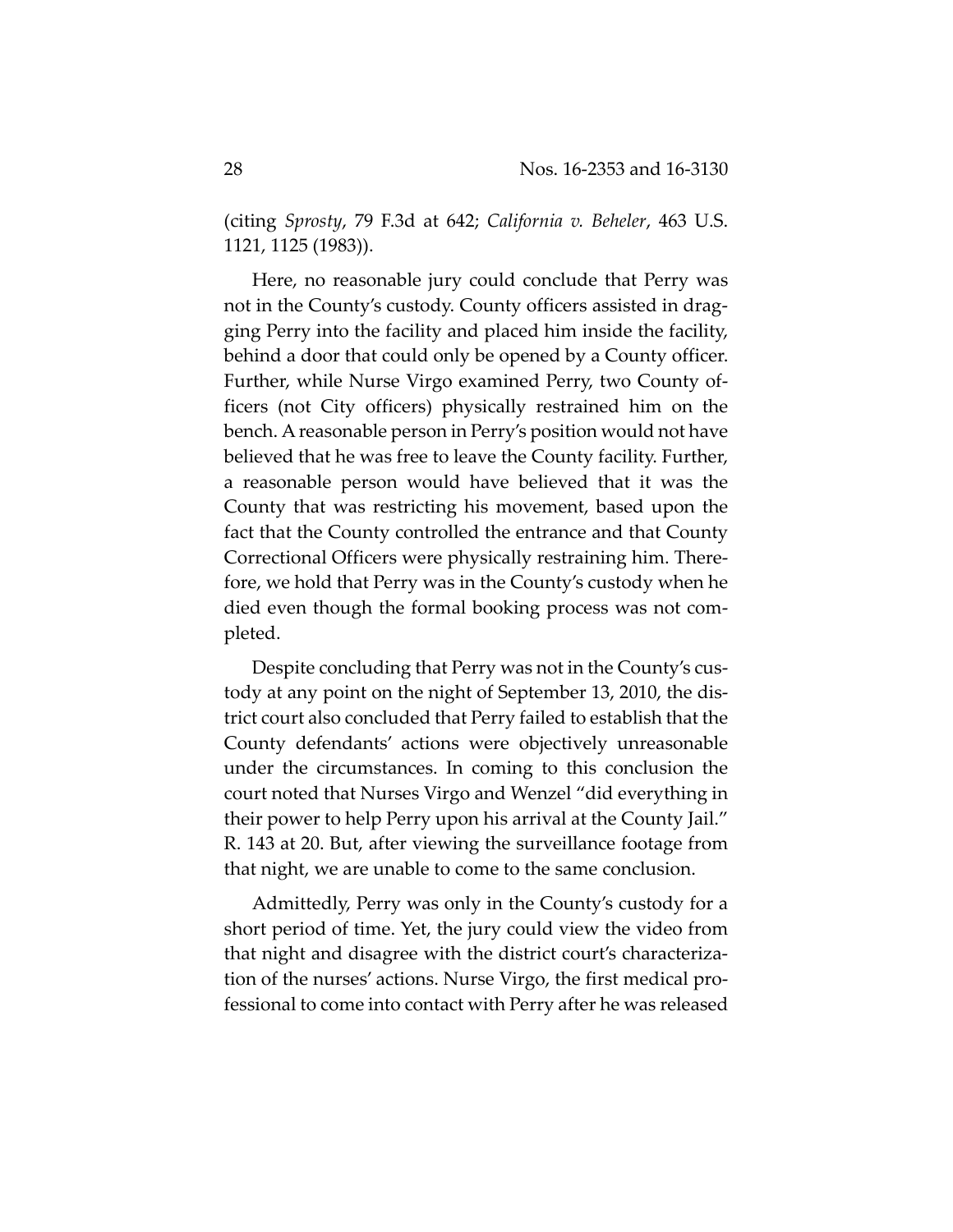from the hospital, interacted with Perry for just over 30 sec‐ onds after he first arrived. There is evidence that his spit mask was "seeping blood," yet, Nurse Virgo did not remove the mask to determine why Perry was bleeding or the blood's origin. She did not take his vitals or even touch him. It was only after Nurse Wenzel removed Perry's mask almost seven minutes later that Nurse Virgo first touched Perry when ren‐ dering emergency aid. And, while Nurse Virgo contends that she knew that Perry was medically unfit to be booked from her first interaction with him, she did not immediately call for help. Rather, three minutes passed before an ambulance was called. Further, it is not clear, based upon this record, whether the ambulance was told it was urgent to come at that time or if that message was only relayed to emergency dispatchers at 8:52 p.m., when a medical emergency was finally declared. The district court improperly concluded that there was no factual dispute as to whether Nurse Virgo's actions were objec‐ tively reasonable.

The same is true of the district court's conclusion regard‐ ing Nurse Wenzel's actions. Although she was not initially summoned to attend to Perry, she was present in the CJF and chose to stand at the nurses' station to observe Perry rather than render any treatment. Ultimately, she decided to remove Perry's mask, which revealed his dire condition. The County misses the point when it argues that it was only then that the nurses knew that Perry was experiencing a medical emer‐ gency. Rather, a jury could determine that it was this delay in removing the mask, which the County seems to assert con‐ cealed the emergent nature of Perry's condition, that was ob‐ jectively unreasonable. On this record, summary judgment was inappropriate with regard to the two nurses.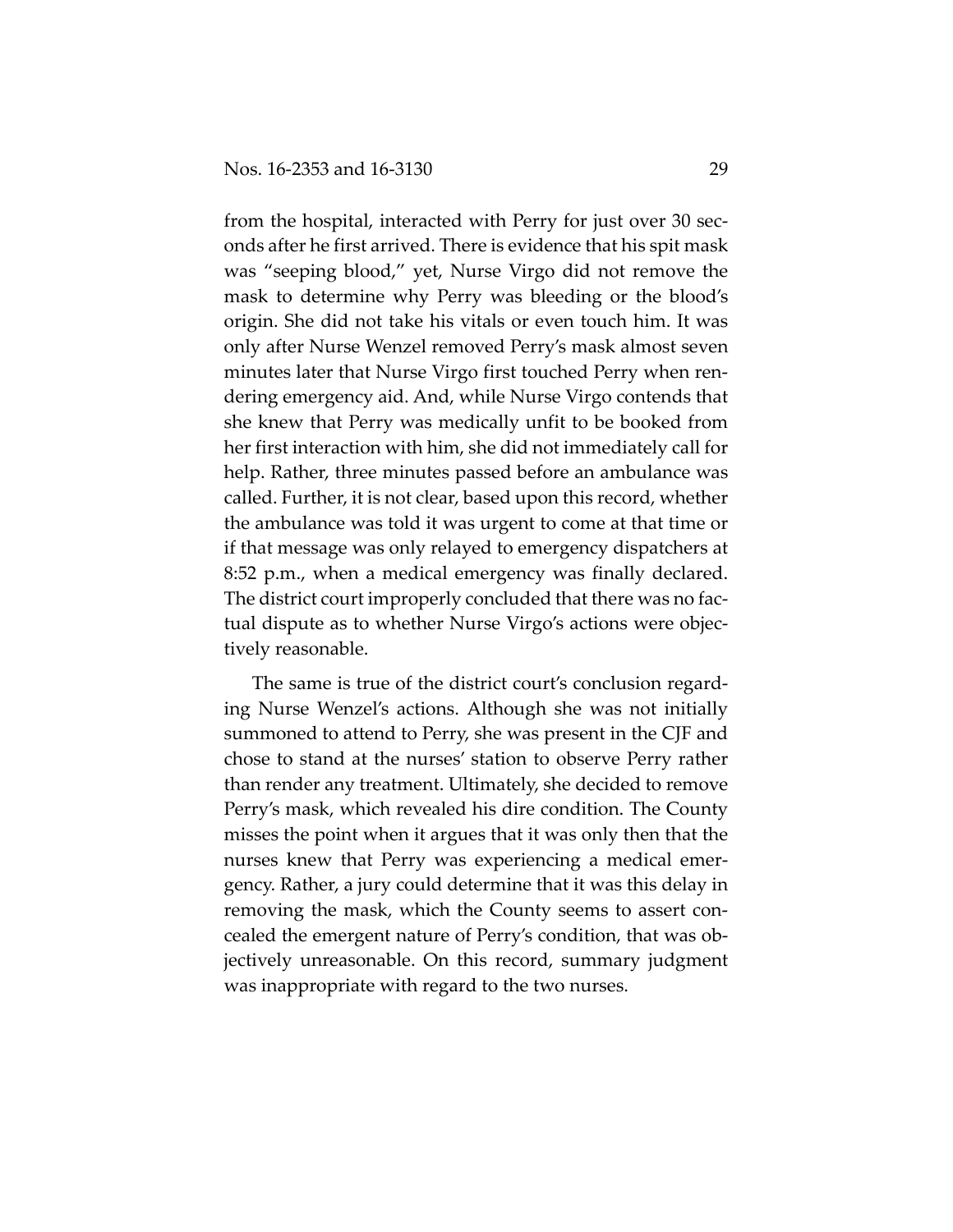# **c. Summary Judgment Appropriate for De‐ fendants Arndt, Kieckbusch, Hale, Bell, Clarke, Holmes, and Jeff**

While we take issue with the district court's decision to grant summary judgment to Nurses Virgo and Wenzel, we agree that the officers present in the County facility were en‐ titled to summary judgment. These officers were not medical professionals. Therefore, they were entitled to rely upon the nurses' professional judgment without subjecting themselves to § 1983 liability. *See Greeno v. Daley*, 414 F.3d 645, 656 (7th Cir. 2005) ("If a prisoner is under the care of medical experts ... a non-medical prison official will generally be justified in believing that the prisoner is in capable hands.") (quoting *Spruill v. Gillis*, 372 F.3d 218, 236 (3d Cir. 2004) (internal quotation marks omitted)); *see also Arnett v. Webster*, 658 F.3d 742, 755 (7th Cir. 2011) ("Non‐medical defendants … can rely on the expertise of medical personnel."). Therefore, summary judgment was appropriately granted with regard to Corrections Officers Arndt and Kieckbusch, and Sergeant Hale. Summary judgment was also appropriate with regard to Officer Bell, a City Officer who was stationed at the CJF, as he too was enti‐ tled to rely upon the nurses' medical judgment. Although Of‐ ficers Salinsky and Lopez were also present in the CJF, a jury could determine that their actions prior to arriving at the CJF were objectively unreasonable such that liability should attach. Therefore, we reiterate that summary judgment was in‐ appropriately granted with regard to these two officers.

We also find that summary judgment was appropriate with regard to Sheriff Clarke and Corrections Officers Jeff and Holmes. Individual liability pursuant to § 1983 "requires per‐ sonal involvement in the alleged constitutional deprivation."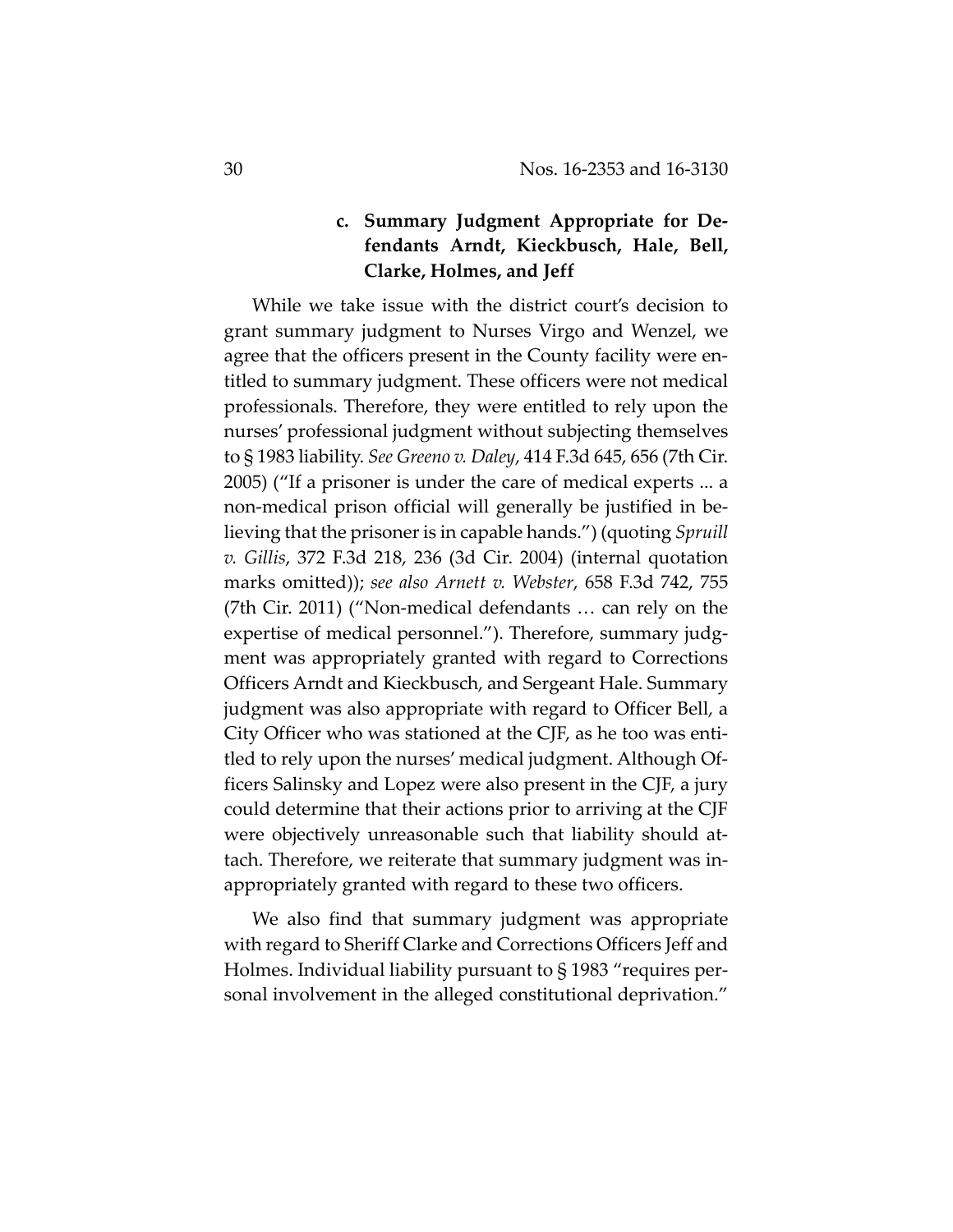*Colbert*, 851 F.3d at 657 (quoting *Minix v. Canarecci*, 597 F.3d 824, 833 (7th Cir. 2010) (internal quotation marks omitted)). After discovery, Perry has not been able to demonstrate that these three defendants were personally involved in the denial of medical care. There is no allegation that Sheriff Clarke was even present in the facility that night. Corrections Officer Jeff's involvement was limited to retrieving the AED device that was used to render emergency care to Perry. She then re‐ turned to her post in the booking room. There is no allegation that her actions were objectively unreasonable, and therefore, this minimal involvement is not sufficient to invoke liability. Lastly, Corrections Officer Holmes was assigned to the control tower that night. Perry has not offered any evidence to con‐ tradict the County's assertion that Corrections Officer Holmes was not permitted to leave that post, as he controlled entry into the CJF. Therefore, summary judgment was appropri‐ ately granted with regard to these three defendants.

## **d. Causation Sufficiently Established**

The City defendants assert that summary judgment was also appropriate because Perry failed to establish causation. In support of this argument, the City notes that Perry died of a heart condition, not a seizure, and that this heart condition was unknown to the officers in his presence that night.

The City is correct that to prevail on his § 1983 claims, Perry must demonstrate that the unconstitutional actions al‐ leged caused him harm. *See Ortiz*, 656 F.3d at 530. In *Ortiz*, we discussed this requirement and noted:

> Where an obviously ill detainee dies in custody and the defend‐ antsʹ failure to provide medical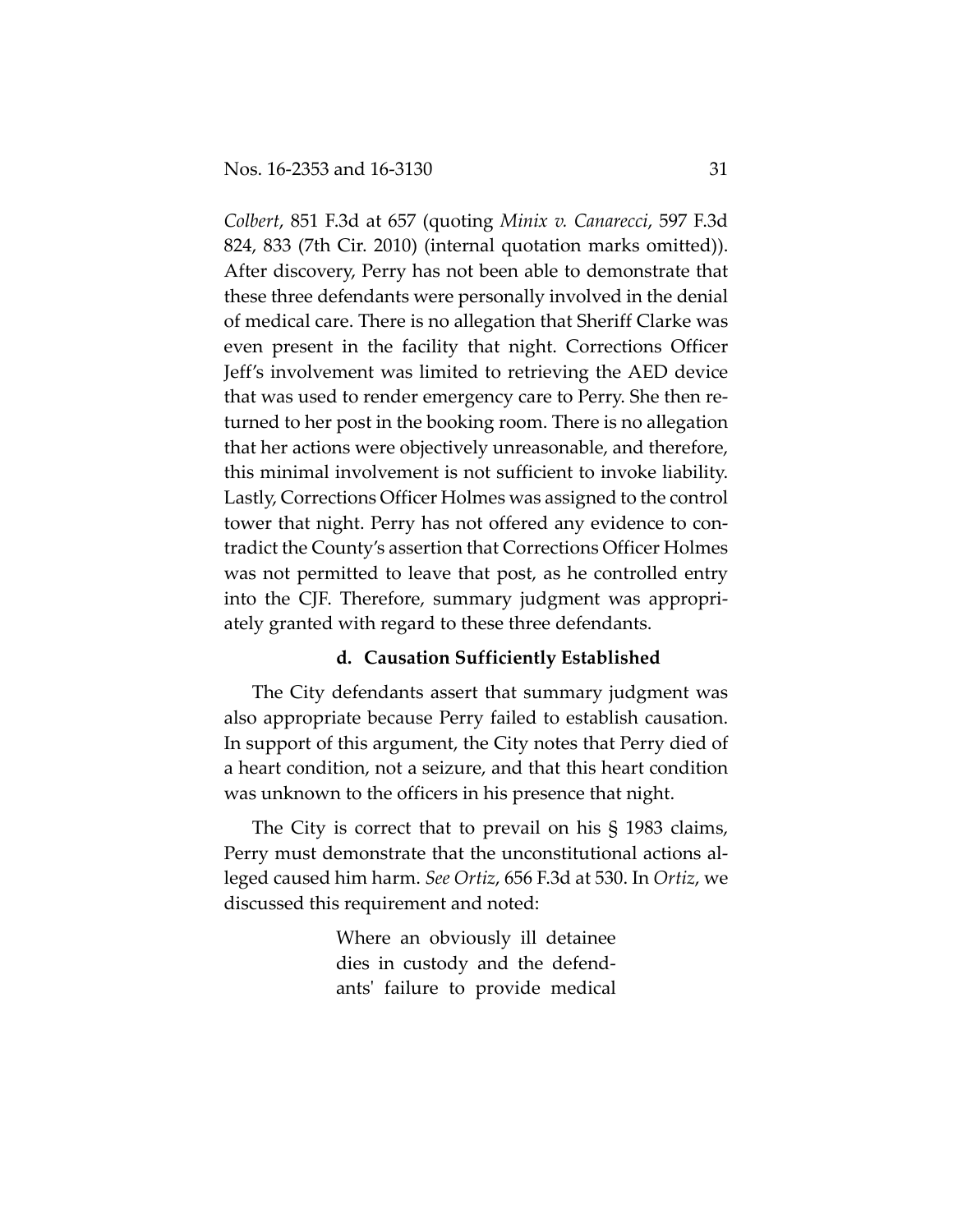care is challenged, the causation inquiry is quite broad: "the consti‐ tutional violation in question here is the failure to provide adequate medical care [ ] in response to a se‐ rious medical condition, not 'causing her death.'"

*Ortiz*, 656 F.3d at 535 (quoting *Gayton v. McCoy*, 593 F.3d 610, 619 (7th Cir. 2010) (alteration in original)). So, if a plaintiff "of‐ fers evidence that allows the jury to infer that a delay in treat‐ ment harmed an inmate, there is enough causation evidence to reach trial." *Gayton*, 593 F.3d at 624–25. This is true here, where the jury could infer that although Perry ultimately died of a heart condition, it was the delay in providing *any* treat‐ ment that caused the harm, i.e., his death on the floor of the CJF. Therefore, we reject the City's argument that there is in‐ sufficient evidence of causation to survive its motion for sum‐ mary judgment.

## **e. Qualified Immunity Inappropriate**

The defendants contend that the district court properly concluded that qualified immunity barred Perry's § 1983 claims. As a question of law, we review qualified immunity determinations *de novo*. *See Estate of Clark v. Walker,* No. 16‐ 3560, 2017 WL 3165632, at \*4 (7th Cir. July 26, 2017). Qualified immunity "protects public servants from liability for reason‐ able mistakes made while performing their public duties." *Findlay v. Lendermon*, 722 F.3d 895, 899 (7th Cir. 2013). We en‐ gage in a two‐part inquiry when determining whether quali‐ fied immunity bars suit: "(1) whether the facts, taken in the light most favorable to the plaintiff, make out a violation of a constitutional right, and (2) whether that constitutional right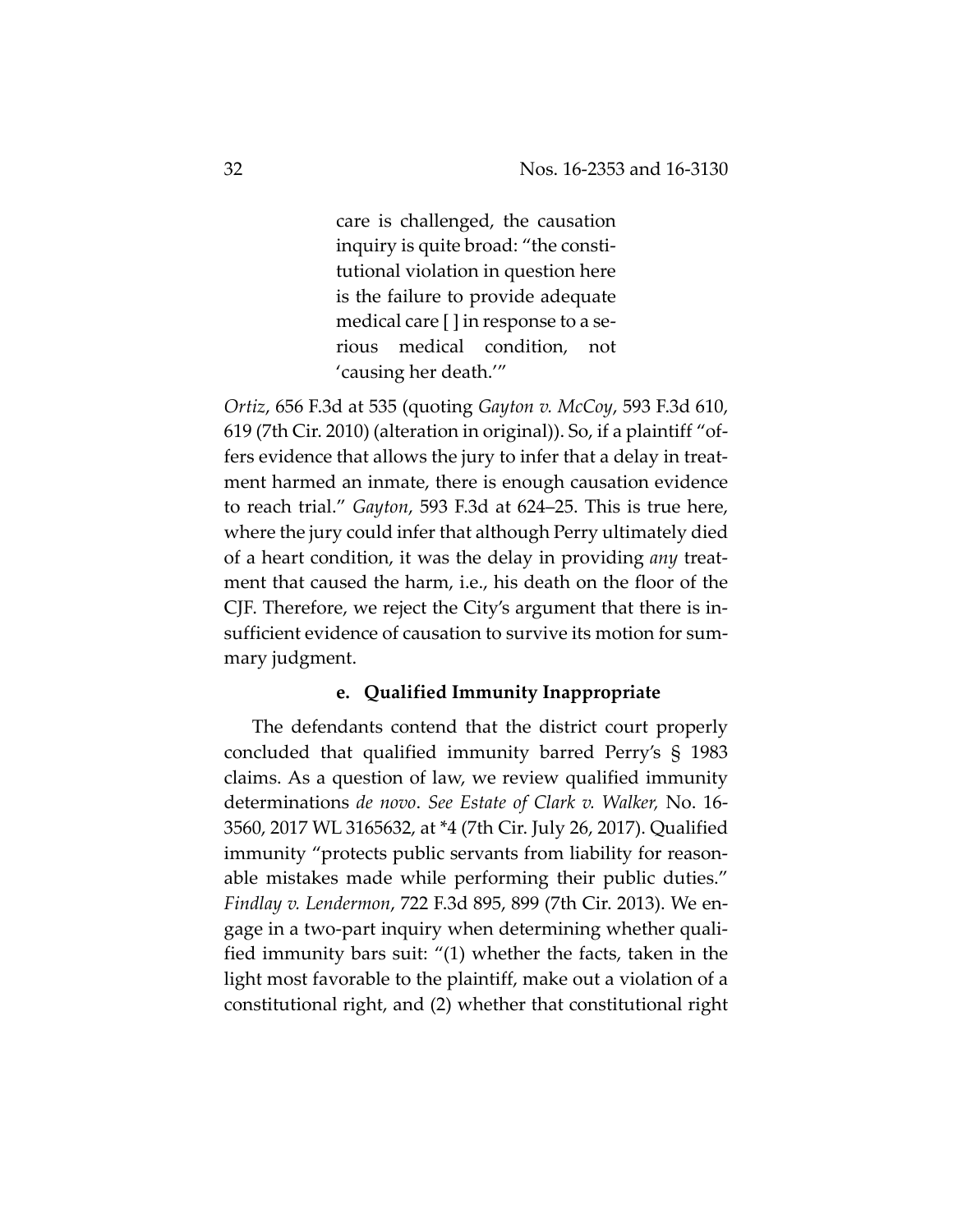was clearly established at the time of the alleged violation." *Gill v. City of Milwaukee*, 850 F.3d 335, 340 (7th Cir. 2017) (quot‐ ing *Allin v. City of Springfield*, 845 F.3d 858, 862 (7th Cir. 2017) (internal quotation marks omitted)). Having found that the first element has been met, we now must determine whether the right was clearly established.

A right is "clearly established" if it is "sufficiently clear that every reasonable official would have understood that what he is doing violates that right." *Mullenix v. Luna*, 136 S. Ct. 305, 308 (2015) (quoting *Reichle v. Howards*, 132 S.Ct. 2088, 2093 (2012) (internal quotation marks omitted)). If the right was clearly established, then qualified immunity is not a bar to suit. *Washington v. Haupert*, 481 F.3d 543, 547 (7th Cir. 2007). While the Supreme Court has warned that we must not define "clearly established law at a high level of generality," it has also instructed that there need not be a case directly on point. *Mullenix*, 136 S. Ct. at 308 (quoting *Ashcroft v. al–Kidd*, 563 U.S. 731, 741 (2011) (internal quotation marks omitted)). Nonethe‐ less, "existing precedent must have placed the ... constitutional question beyond debate." *Al‐Kidd*, 563 U.S. at 741.

The defendants urge us to narrowly define Perry's right. But, in doing so, they are essentially urging us to conclude that because there is no case with the exact same fact pattern, qualified immunity applies. That is not what the qualified im‐ munity analysis requires us to do. Rather, we find that in Sep‐ tember 2010, it was clearly established that the Fourth Amendment governed claims by detainees who had yet to re‐ ceive a judicial probable cause determination. *See Williams*, 509 F.3d at 403 ("Claims regarding conditions of confinement for pretrial detainees such as Williams, who have not yet had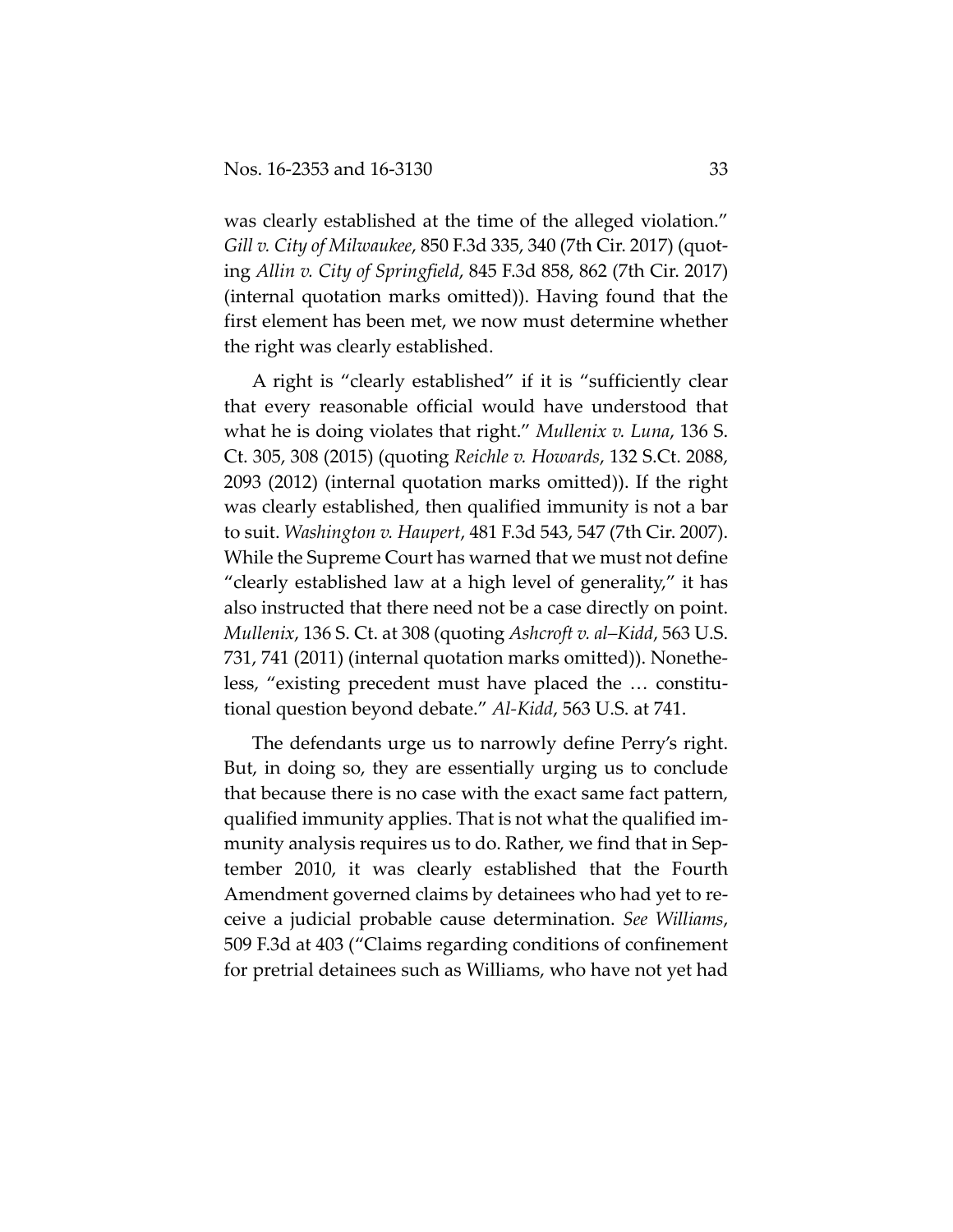a judicial determination of probable cause (a *Gerstein* hear‐ ing), are instead governed by the Fourth Amendment and its objectively unreasonable standard."). In 2007, in *Williams*, we identified the four factors later articulated in *Ortiz,* and upon which we have relied to evaluate the merits of Perry's claims. And, if by 2010, it was clearly established that an officer or prison nurse's actions were judged by the objectively reason‐ able standard of the Fourth Amendment, the failure to take *any* action in light of a serious medical need would violate that standard. Because Perry has met his burden at summary judg‐ ment of establishing that there was a violation of his constitutional rights and that that right was clearly established in 2010, his claims must be submitted to a jury for consideration.

## **B. Perry's** *Monell* **Claims Fail**

The district court concluded that because it found that the officers' conduct did not result in a constitutional violation, *Monell* liability could not attach. But, because we have found that the claims against the individual defendants must be sub‐ mitted to a jury, we must address whether the same is true of Perry's *Monell* claims. A municipal entity may not be held lia‐ ble pursuant to § 1983 solely because it employed the constitutional tortfeasor. *See Monell v. Depʹt of Soc. Servs. of City of New York*, 436 U.S. 658, 691 (1978) (holding that liability pur‐ suant to the doctrine of *respondeat superior* is unavailable un‐ der § 1983). Rather, a municipality can "be held liable under § 1983 only for its own violations of federal law." *Los Angeles Cty., Cal. v. Humphries*, 562 U.S. 29, 36 (2010) *(*citing *Monell*, 436 U.S. at 694). To invoke *Monell* liability, Perry must demonstrate that there was an "official policy, widespread custom, or action by an official with policy-making authority [that]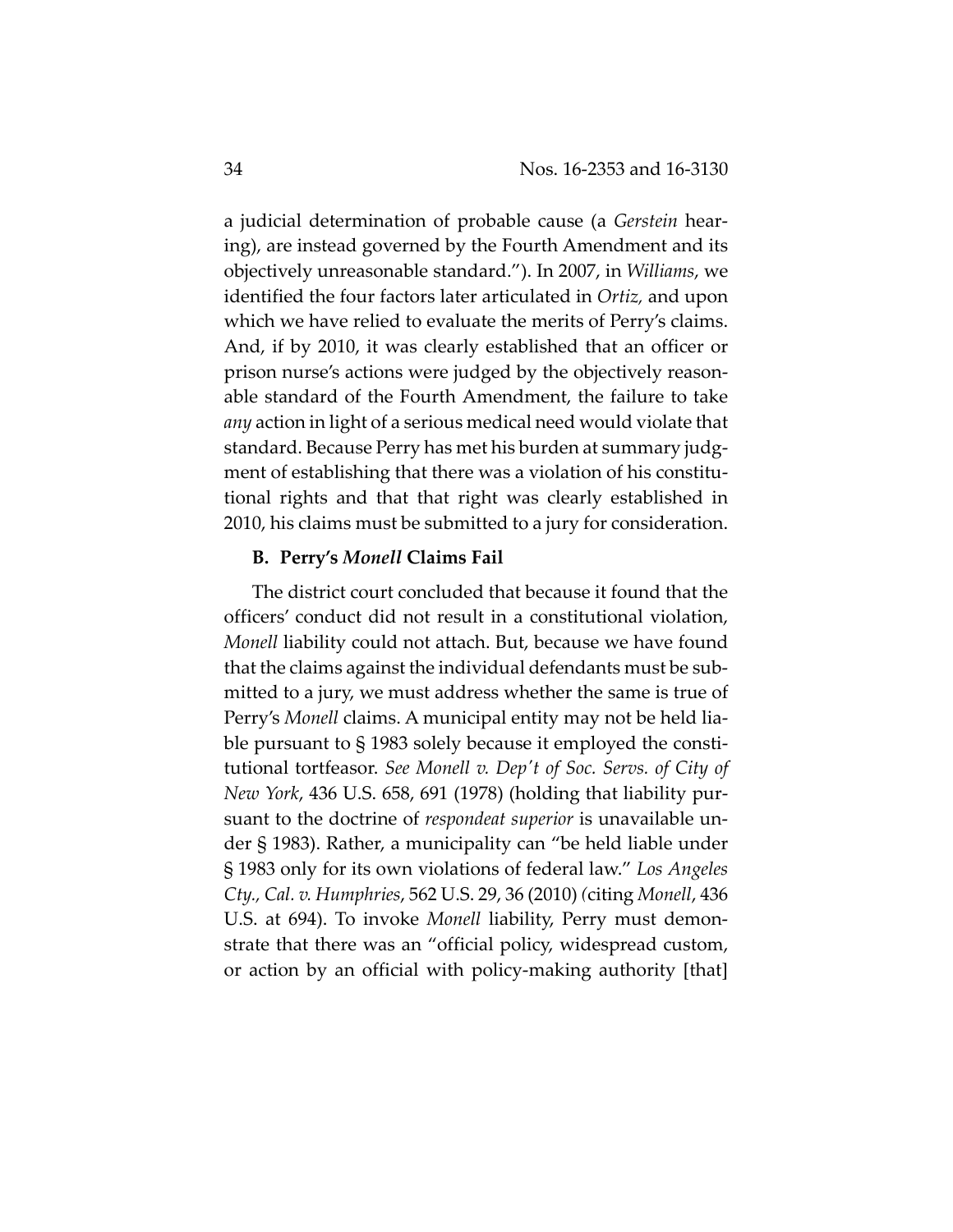was the 'moving force' behind his constitutional injury." *Dan‐ iel v. Cook Cty.*, 833 F.3d 728, 734 (7th Cir. 2016) (quoting *Dixon v. Cty. of Cook*, 819 F.3d 343, 348 (7th Cir. 2016)).

Perry asserts that Chief Flynn and the City of Milwaukee are liable under *Monell* for two reasons. First, because the Police Department and its policymakers failed to institute an in‐ ternal review of in‐custody deaths and to discipline officers for their involvement in those incidents. Second, because the Police Department had an unwritten policy of ignoring its de‐ tainees' medical complaints, particularly complaints regard‐ ing trouble breathing. Perry contends that there was a *de facto* policy of failing to care for the medical needs of prisoners in the City's custody.

But to support this assertion, Perry simply refers to the allegations in his Amended Complaint that there were 12 in‐ custody deaths prior to the night he was taken into custody and that no investigation followed those deaths. *See, e.g*., Ap‐ pellants'Br. at 39 ("As set forth in Plaintiffs'Complaint, twelve individuals died in the City's custody from March 7, 2000 for‐ ward."). This is not sufficient to meet his burden at summary judgment, as a plaintiff must do more than simply point to the allegations in his complaint. *See, e.g*., *Shermer v. Illinois Depʹt of Transp*., 171 F.3d 475, 478 (7th Cir. 1999) (noting that it is well‐settled that "a non‐moving party may not rely solely on the allegations in his complaint to defeat summary judg‐ ment.") (citing *Celotex Corp. v. Catrett*, 477 U.S. 317 (1986)). Further, it is also well-established that Perry must do more than simply rely upon his own experience to invoke *Monell* liability. *See Daniel*, 833 F.3d at 734. Therefore, Perry's *Monell* claim based upon the City's failure to adequately investigate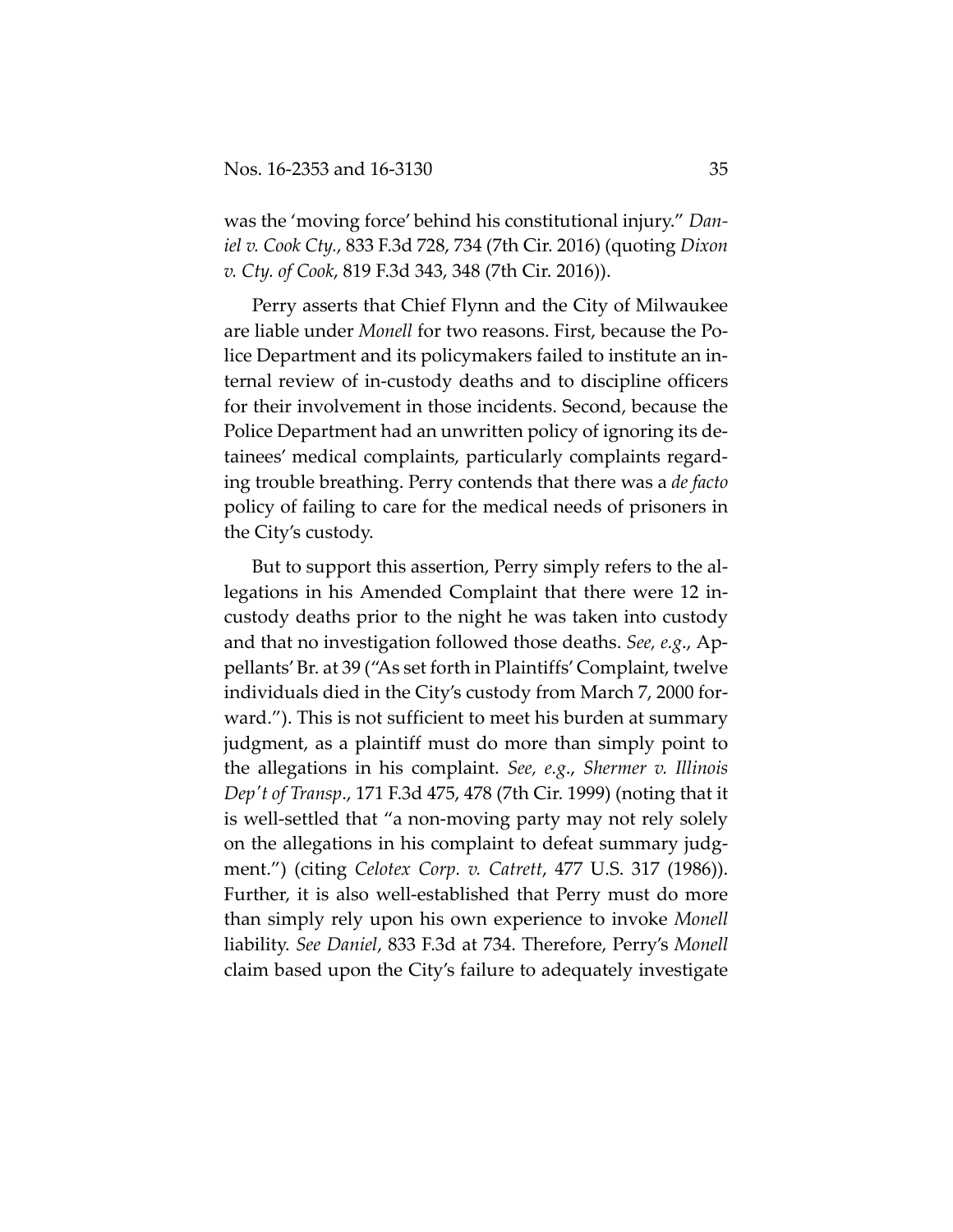in-custody deaths and to discipline its officers for their involvement in these incidents fails, and summary judgment was appropriate.

Second, Perry asserts that the City and Chief Flynn are li‐ able for enacting an unwritten policy of ignoring detainee's medical complaints. Perry contends that because Chief Flynn testified that the phrase, "If you're talking, you're breathing," was an adage that was used during training, there was a *de facto* policy of failing to provide medical attention to those who complained of difficulty breathing. But, this argument misconstrues the record evidence. The record indicates that this adage was used as part of a training program that taught City officers how to assess whether an individual had an emergent medical need. There is no evidence that this was the end of the inquiry, but rather the phrase was used as one as‐ pect of an overall inquiry into an individual's health. While here, Officer Kroes used the adage, as discussed above, in a way that the jury might conclude was evidence of his objectively unreasonable response to Perry's complaints, a reason‐ able jury could not conclude that this was a City policy or cus‐ tom sufficient to invoke *Monell* liability. Therefore, summary judgment is appropriate on this aspect of Perry's *Monell* claim as well.

# **C. Perry's State‐Law Claims Against the Nurses With‐ stand Summary Judgment, Not Non‐Medical De‐ fendants**

The district court granted the defendants' motion for sum‐ mary judgment on Perry's negligence and wrongful death claims finding that the defendants did not breach their duty to treat Perry with ordinary care. But, for the same reasons that we conclude that the district court erred in finding that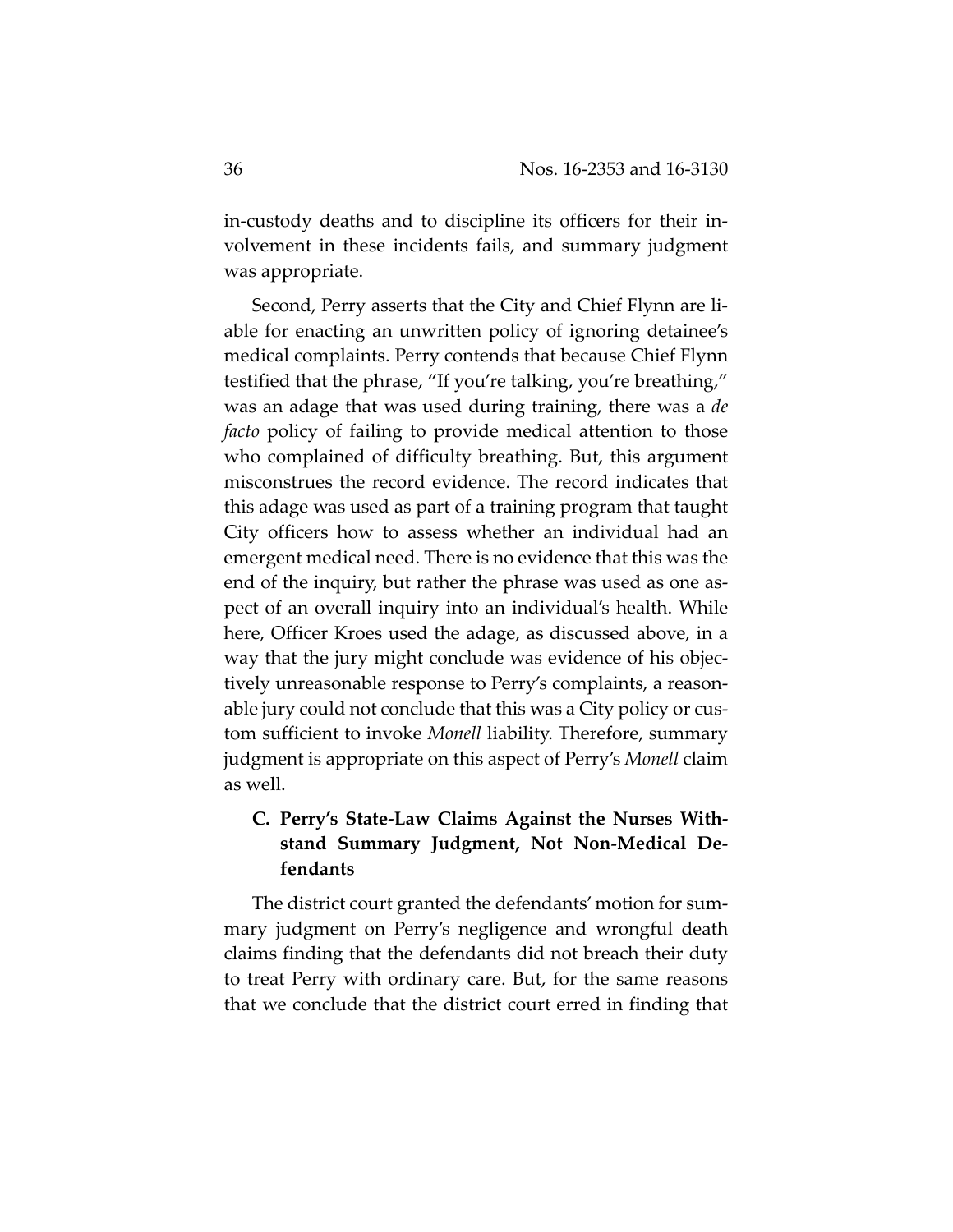the defendants acted reasonably in their interactions with Perry, we must also find that it erred in concluding that there was no breach of a duty. Nonetheless, we agree with parts of the district court's immunity analysis.

Under Wisconsin law, the doctrine of governmental im‐ munity is quite broad. As the Wisconsin Supreme Court noted, it "provides that state officers and employees are im‐ mune from personal liability for injuries resulting from acts performed within the scope of their official duties." *Pries v. McMillon*, 784 N.W.2d 648, 654 (Wis. 2010) (citing *Kimps v. Hill*, 546 N.W.2d 151, 156 (Wis. 1996)). There are four exceptions to this broad doctrine: "(1) the performance of ministerial duties; (2) the performance of duties with respect to a 'known dan‐ ger;' (3) actions involving medical discretion; and (4) actions that are 'malicious, willful, and intentional.'" *Bicknese v. Su‐ tula*, 660 N.W.2d 289, 296 (Wis. 2003).

Here, Perry asserts that governmental immunity does not bar his state‐law claims because they involve the application of medical discretion,<sup>9</sup> an exception first recognized by the Wisconsin Supreme Court in *Scarpaci v. Milwaukee County*, 292 N.W.2d 816 (Wis. 1980). In *Scarpaci*, the plaintiffs brought suit against the medical examiner's office after an autopsy was performed on their deceased child against their express wishes. The Wisconsin Supreme Court concluded that the de‐ cision to conduct an autopsy was a discretionary act, because "the legislature envisioned the medical examiner as making inquiry into the facts, applying the statutes to the facts, and making a decision whether to proceed with an autopsy on the

<sup>&</sup>lt;sup>9</sup> Perry has not asserted that any other exception might apply to his claims, and has therefore, waived any such argument.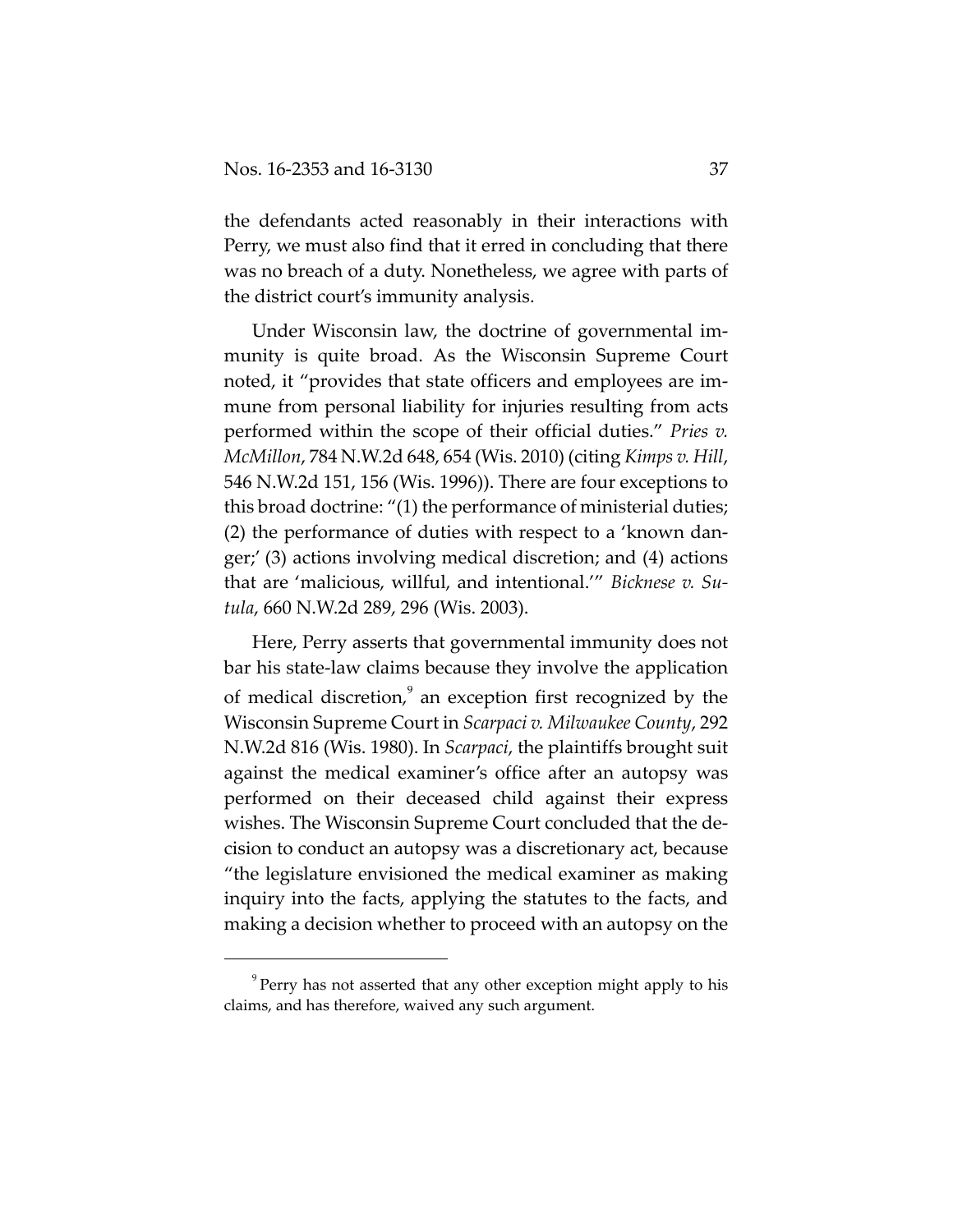basis of the medical examinerʹs subjective evaluation of the facts and the law." *Id.* at 826. Nevertheless, the court concluded that the medical examiner was not entitled to govern‐ mental immunity for his actions in performing the autopsy. While such actions, the court reasoned, were discretionary in nature, that "discretion [was] medical, not governmental." *Id.* at 827; *see also Gordon v. Milwaukee Cty*., 370 N.W.2d 803, 806 (Wis. Ct. App. 1985) *abrogated on other grounds by Kimps v. Hill*, 523 N.W.2d 281 (Wis. Ct. App. 1994) (finding governmental immunity inapplicable to a negligence claim based upon a psychiatrist's examination and diagnosis of the plaintiff pris‐ oner because these actions required the use of medical, not governmental discretion).

We agree with Perry that governmental immunity does not bar the claims against Nurses Virgo and Wenzel. While these two defendants were acting within the scope of their employment, they were, like the defendants in *Scarpaci* and *Gordon*, applying their medical knowledge to the facts and cir‐ cumstances before them. Because they were exercising their medical discretion, pursuant to *Scarpaci*, governmental im‐ munity does not act as a bar to suit.

However, we do find that governmental immunity bars the state‐law claims against the non‐medical defendants. Un‐ der Wisconsin law, the doctrine is extremely broad. And, Wis‐ consin courts have been unwilling to extend the reasoning of *Scarpaci* to defendants who are not medical professionals. *See, e.g.*, *Kimps v. Hill*, 523 N.W.2d 281, 285 (Wis. App. Ct. 1994) (noting the limited reach of the medical discretion exception and declining to extend its reasoning to another setting); *see also DeFever v. City of Waukesha*, 743 N.W.2d 848, 853 (Wis. App. Ct. 2007) (noting that Wisconsin courts have repeatedly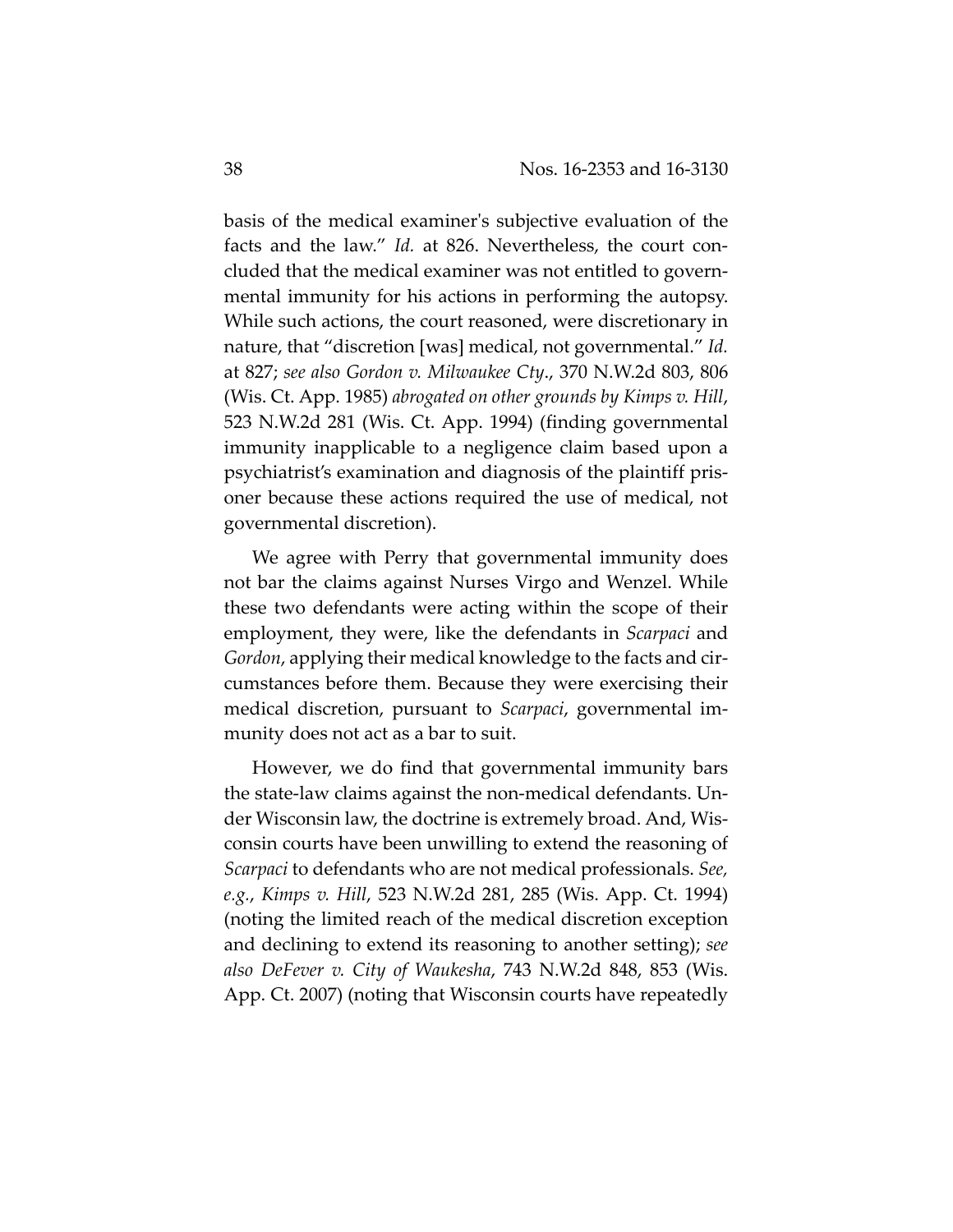refused to extend the *Scarpaci* exception beyond the medical context). So, we must decline Perry's invitation to expand upon it. Even though we have grave concerns about the offic‐ ers' actions on the night that Perry died, the state‐law claims of negligence and wrongful death must be dismissed against the non‐medical defendants as these defendants are immune under Wisconsin law. Governmental immunity, as provided under Wisconsin law, however, applies only to state‐law claims. It is not applicable to Perry's claims brought pursuant to 42 U.S.C. § 1983. *See Cody v. Dane Cty.*, 625 N.W.2d 630, 640 (Wis. App. Ct. 2001).

## **D. Sanctions Not Appropriately Granted**

The district court concluded that sanctions were appropri‐ ate pursuant to 28 U.S.C. § 1927. The court came to this con‐ clusion for three reasons. First, because Perry's counsel should have known that his claims against the County were meritless as he was never accepted into the County's custody. Second, because Perry pursued baseless claims against two defend‐ ants—Corrections Officers Douglas and Jeff—even though these officers were only in the same room as Perry for less than 30 seconds each. Third, the district court cited to Perry's counsel's "repetitive, abusive and argumentative conduct" during deposition discovery.

We review a district court's decision to award sanctions for the abuse of discretion. *United States v. Rogers Cartage Co.*, 794 F.3d 854, 862 (7th Cir. 2015). Section 1927 permits a court to enter sanctions against a lawyer who "so multiplies the pro‐ ceedings in any case unreasonably and vexatiously." 28 U.S.C. § 1927. Sanctions awarded under § 1927 are to be paid by the lawyer, who must "satisfy personally the excess costs, expenses, and attorneysʹ fees reasonably incurred because of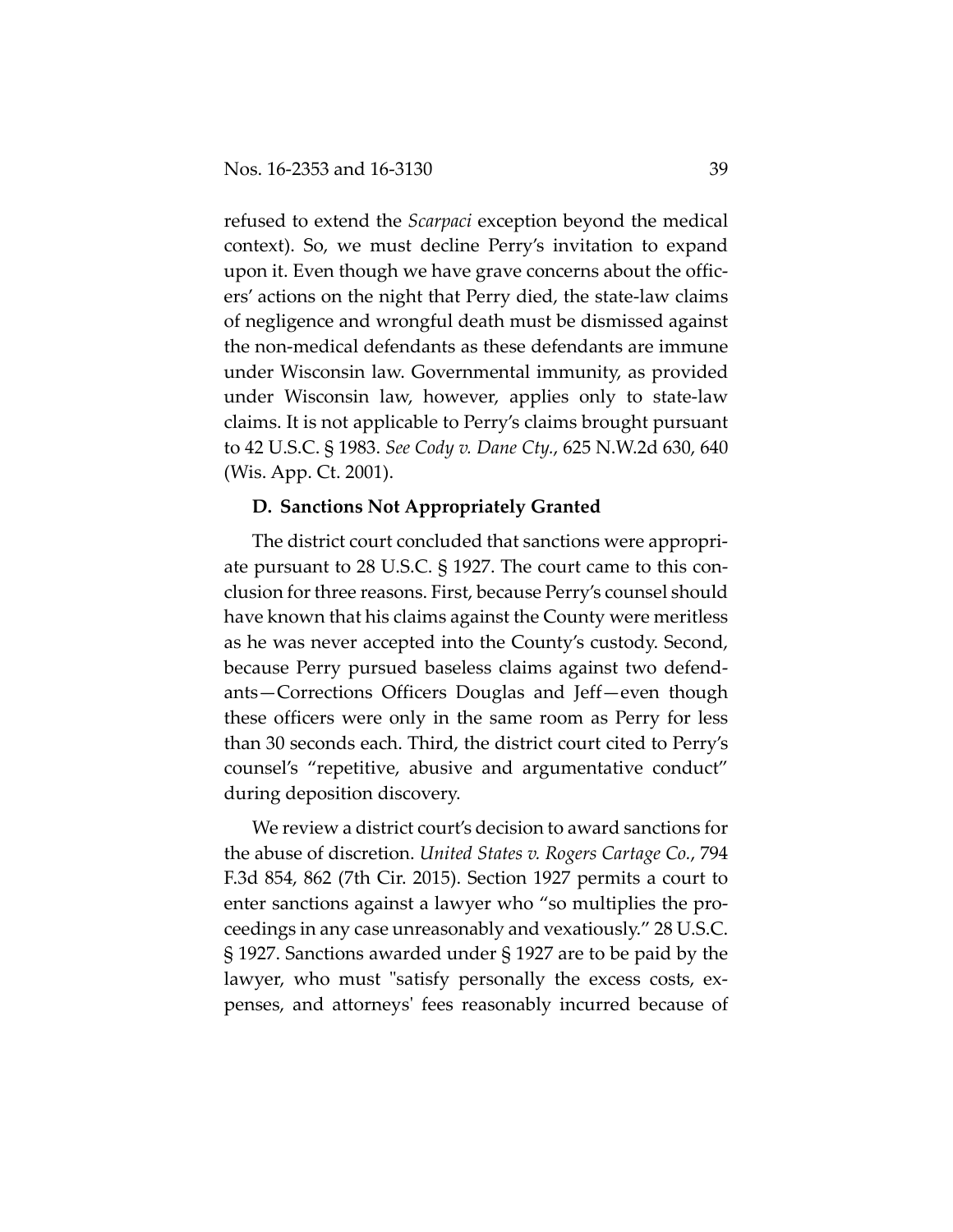such conduct." *Id.* A court may impose sanctions if the attorney "acted in an objectively unreasonable manner by engaging in a serious and studied disregard for the orderly process of justice … or where a claim [is] without a plausible legal or factual basis and lacking in justification." *Lightspeed Media Corp. v. Smith*, 761 F.3d 699, 708 (7th Cir. 2014) (quoting *Walter v. Fiorenzo*, 840 F.2d 427, 433 (7th Cir. 1998) (internal quotation mark omitted)). While an attorney's subjective bad faith is suf‐ ficient to impose § 1927 sanctions, a court need not make such a finding. *Hunt v. Moore Bros., Inc.*, 861 F.3d 655, 659 (7th Cir. 2017). Rather, a finding of objective bad faith will support an award of sanctions. *Id.* (quoting *Boyer v. BNSF Ry. Co.*, 824 F.3d 694, 708 (7th Cir. 2016)).

Here, the district court, in large part, based its conclusion that sanctions were appropriate on its finding that Perry was never in the County's custody. As we have discussed at length above, the district court erred when in substituted the County's booking policy for the proper Fourth Amendment seizure inquiry. Therefore, the district court abused its discre‐ tion when it determined that the claims against the County were without a legal or factual basis.

But, we do agree that Perry's claims against Officers Douglas and Jeff were without a factual basis. Although Perry did not oppose summary judgment with regards to Corrections Officer Douglas, to this day he maintains a claim against Cor‐ rections Officer Jeff. These claims are without merit and Perry was on notice of the baseless nature of his claims once he was in receipt of the surveillance footage from the County. While we vacate the sanctions award because of the district court's reliance upon an erroneous conclusion of law, we remand with instructions to the district court to reconsider the award